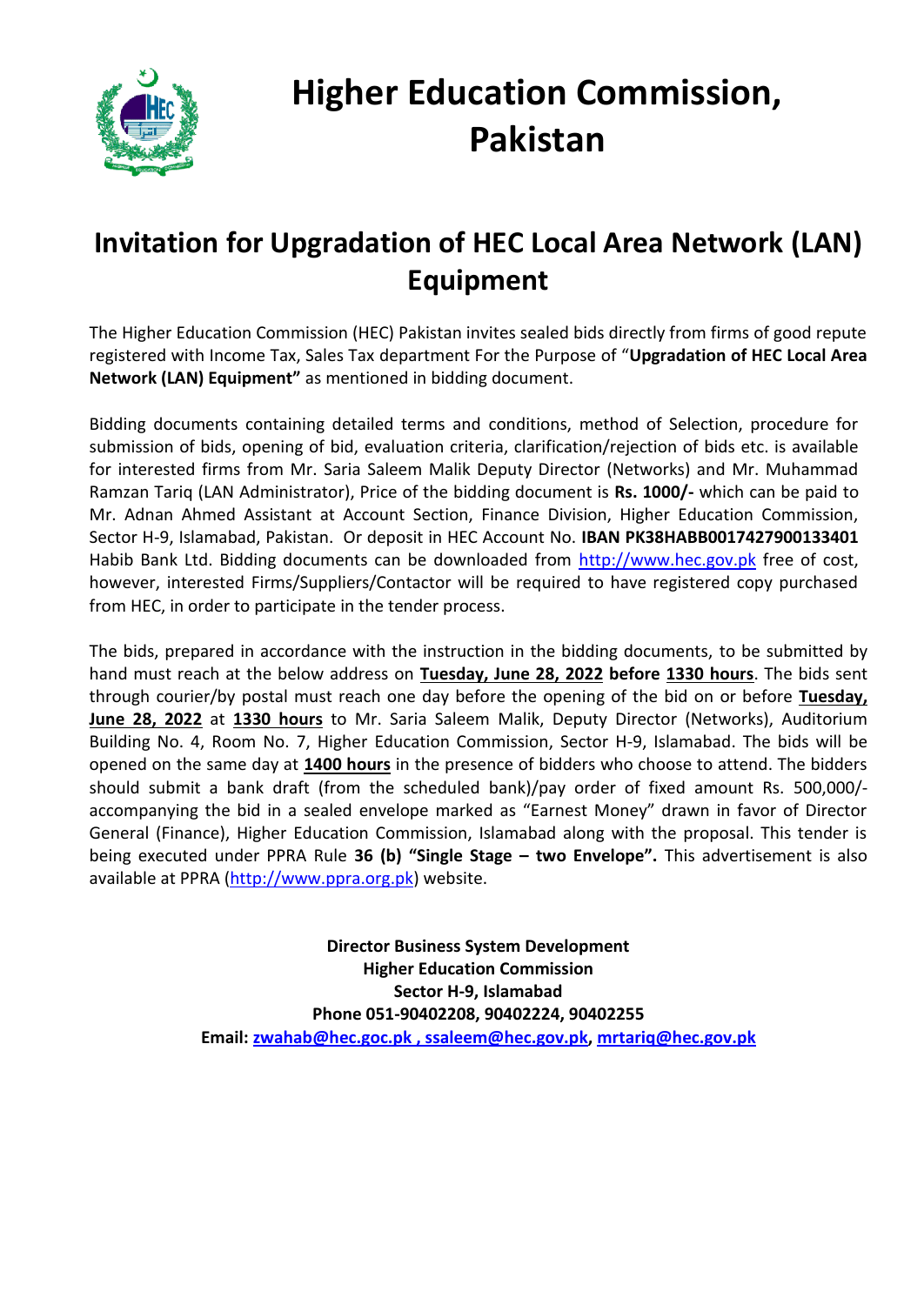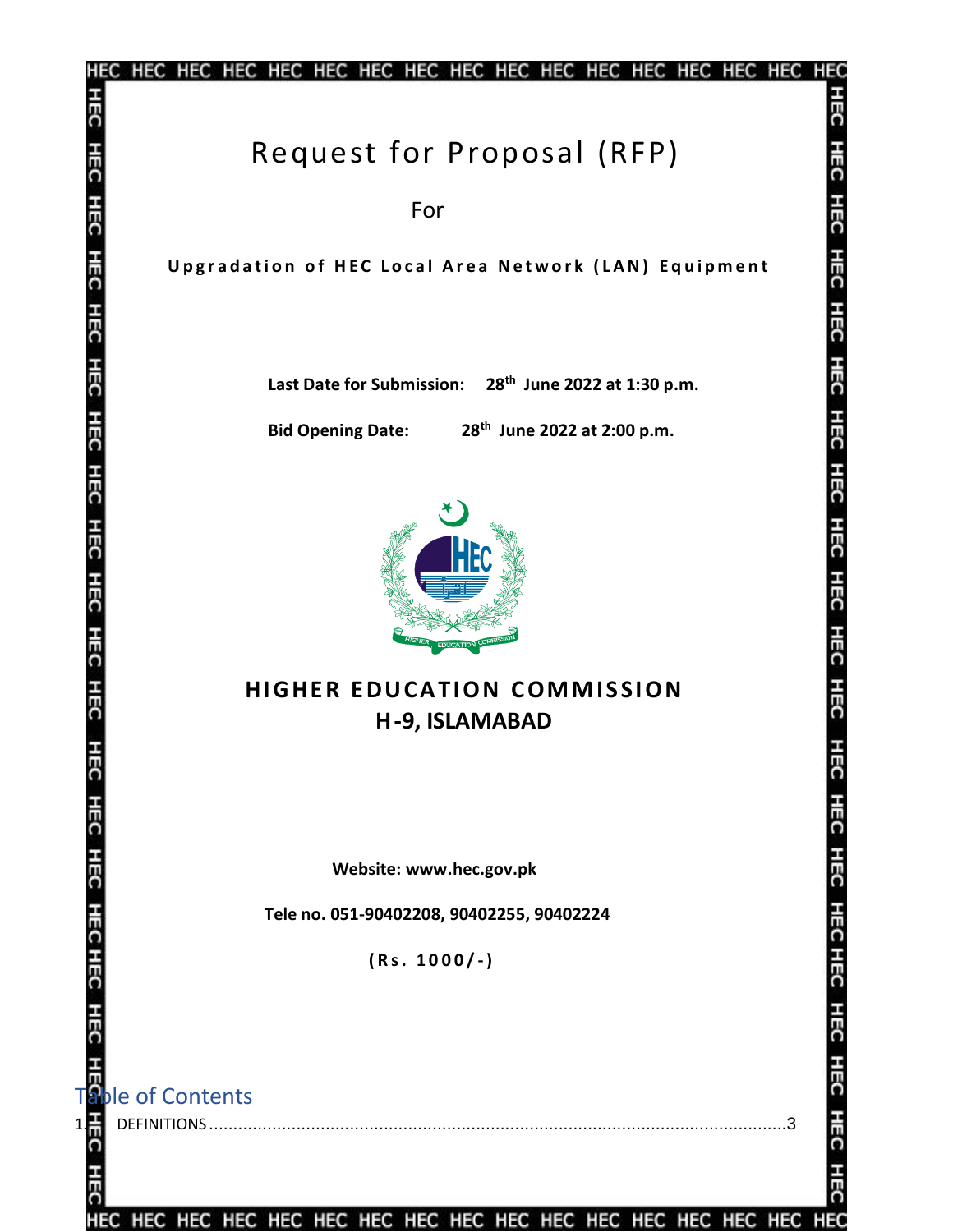| 2.             |                                                                                                            |  |
|----------------|------------------------------------------------------------------------------------------------------------|--|
| 3.             |                                                                                                            |  |
| 5.             |                                                                                                            |  |
| 6.             |                                                                                                            |  |
| 7.             |                                                                                                            |  |
| 8.             |                                                                                                            |  |
| 9.             |                                                                                                            |  |
| 10.            |                                                                                                            |  |
| 11.            |                                                                                                            |  |
| 12.            |                                                                                                            |  |
|                |                                                                                                            |  |
|                |                                                                                                            |  |
|                |                                                                                                            |  |
|                |                                                                                                            |  |
|                | HEC will sign a Contract Agreement for 3 Years for firewall support and warranty services and one year for |  |
|                |                                                                                                            |  |
|                |                                                                                                            |  |
| 1 <sub>1</sub> |                                                                                                            |  |
| 13.            |                                                                                                            |  |
| 14.            |                                                                                                            |  |
| Annex V:       |                                                                                                            |  |
|                |                                                                                                            |  |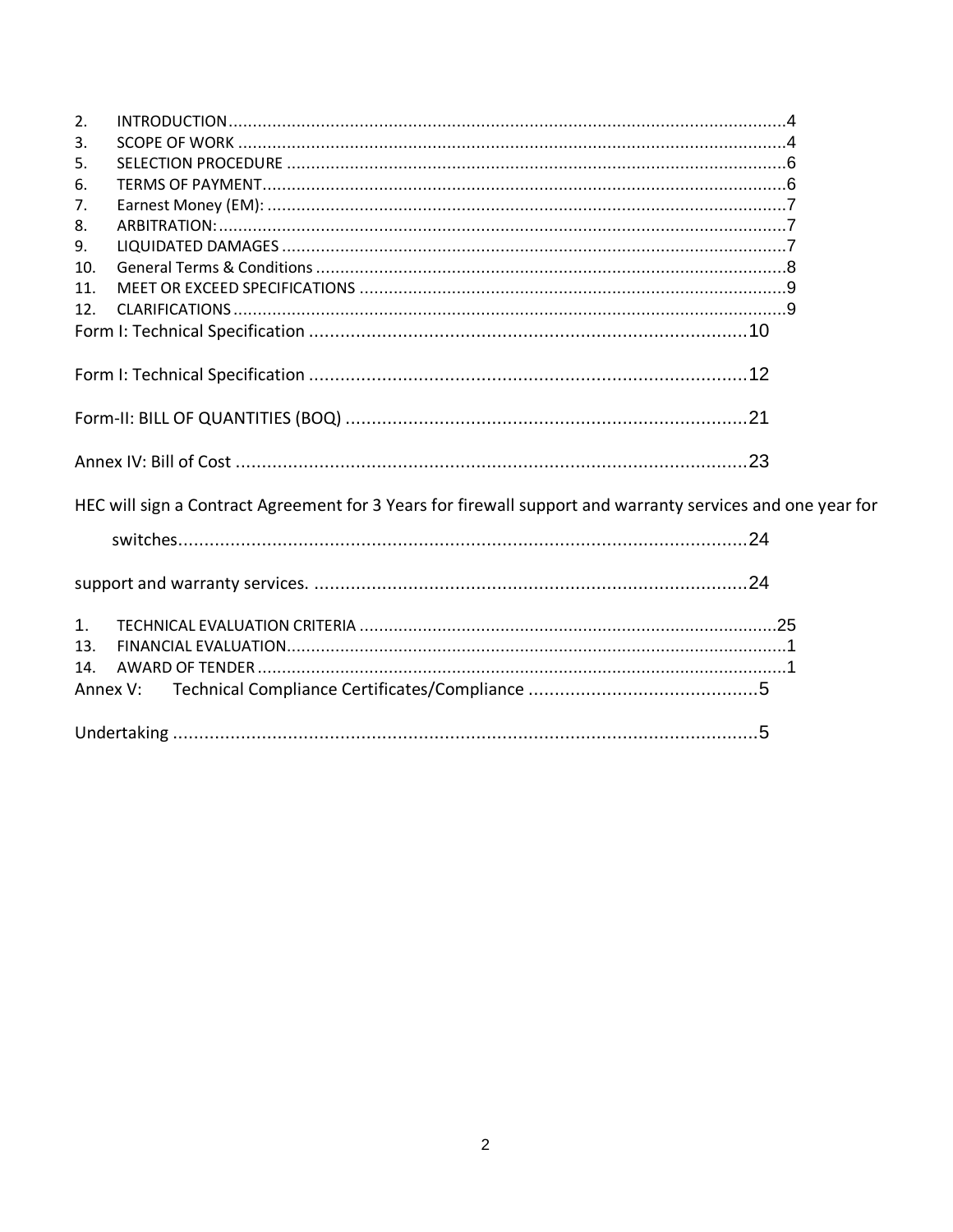### <span id="page-3-0"></span>1. **DEFINITIONS**

- **1.** HEC: Higher Education Commission.
- **2.** RFP: Request for Proposals.
- **3.** BOQ: Bill of Quantities
- **4.** BOC: Bill of Cost
- **5.** FAC: Final Acceptance certificate
- **6.** FOC: Free of Cost
- **7.** Total Bid Value: Total Cost as per BOC.
- **8.** Bidder: Firms that have submitted the proposals.
- **9.** Selected Bidder: Firms selected for the award of the tender.
- **10.** First Party: Higher Education Commission
- **11.** Second Party: Selected Bidder.
- **12.** Trouble Ticket: A File that identified the fault, and the technical detail.
- **13.** Call-out Interval: The time between Network Operation Centre issuing a trouble ticket to the concerned vendor engineer and confirming that the trouble ticket is received and accepted by the vendor.
- **14.** Restoration Time: Time measured between a trouble ticket being received and accepted by the vendor and restoration of the system(s)/service(s)/functionality (ies) subject to operating condition.
- **15.** Resolve: To restore the system(s)/services(s)/functionality (ies) about which a trouble ticket was issued and complete all further activities necessary to close the trouble ticket.
- **16.** Resolution Time: The time measured between a Trouble ticket being received and accepted by the vendor and the answer to / completion of the trouble ticket.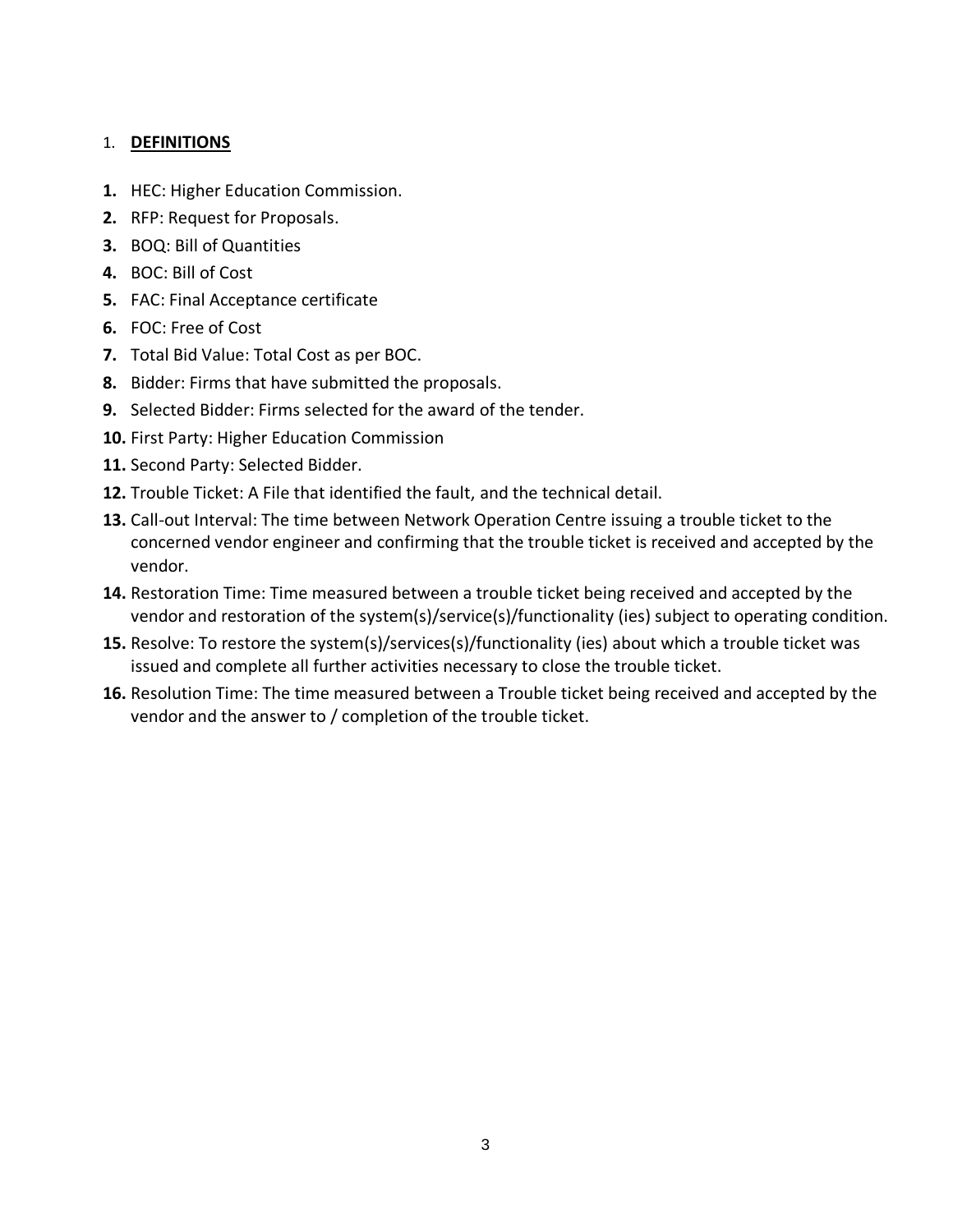### <span id="page-4-0"></span>2. **INTRODUCTION**

Higher Education Commission is established to facilitate the higher education sector to serve as a Socio-Economic Engine for the development of Pakistan. To augment its vision, HEC has always believed in and encouraged technology as a tool for the higher education sector to leapfrog and catch up with the pace of socio-economic development in the developed world. HEC has always given special focus to Information Technology for the enablement and empowerment of the higher education sector.

Whereas the Higher Education Commission (HEC), has an IT Infrastructure that provides IT facilities to the employees of HEC and the users of universities/institutes like Video Conferencing, Interactive Lecturing, Internet, Email, SAP, Internal and External Portal, Files Sharing, Unified Communication, ERP, DAS, Education TV, E-Office, etc. HEC has network equipment like Core Switches, Firewalls, and Access Switches to provide network Facilities and the above services available to the users. As existing LAN switches got the end of life and end of support, HEC have to upgrade the existing LAN Network to continuously use existing and new technologies. By up-gradation LAN Switches and Firewalls HEC wants to achieve performance, reliability, and security.

#### <span id="page-4-1"></span>3. **SCOPE OF WORK**

The following requirements define the scope of work of this tender:

- 1. The Selected Bidder will be responsible for the supply, installation, configuration, integration, and testing of supplied equipment and components at HEC designated sites (Islamabad, Lahore & Karachi) as per requirements of HEC, no payment shall be made for mobilization of equipment.
- 2. Selected Bidder must ensure that the supplied equipment is operational, new, perform properly, and meet RFP's Technical Specification mentioned in Form-I and it is not going to be the end of life & end of support for the next five years and equipment spare parts remain available with the vendor for the said period.
- 3. The vendor will be responsible for the training of two ICT officers free of cost at vendor premises from their product-certified resources. The successful bidder shall provide the necessary training before product delivery and will give both the participants a complete overview of the solution, help them become familiar with its capabilities, and allow them to practice using the solution with dayto-day operations.
- 4. At the time of installation and commissioning, the Selected Bidder must provide comprehensive documentation of Configuration, Manuals, and Network diagrams.
- 5. The selected bidder is required to provide the cost of the technical compliance equipment and solution as referred in Technical Specification Form-I with 01-year warranty and installation services. 1 Year 8x5xNBD OEM / principal backed advance support for Firewalls, local and foreign support, and services when needed and required.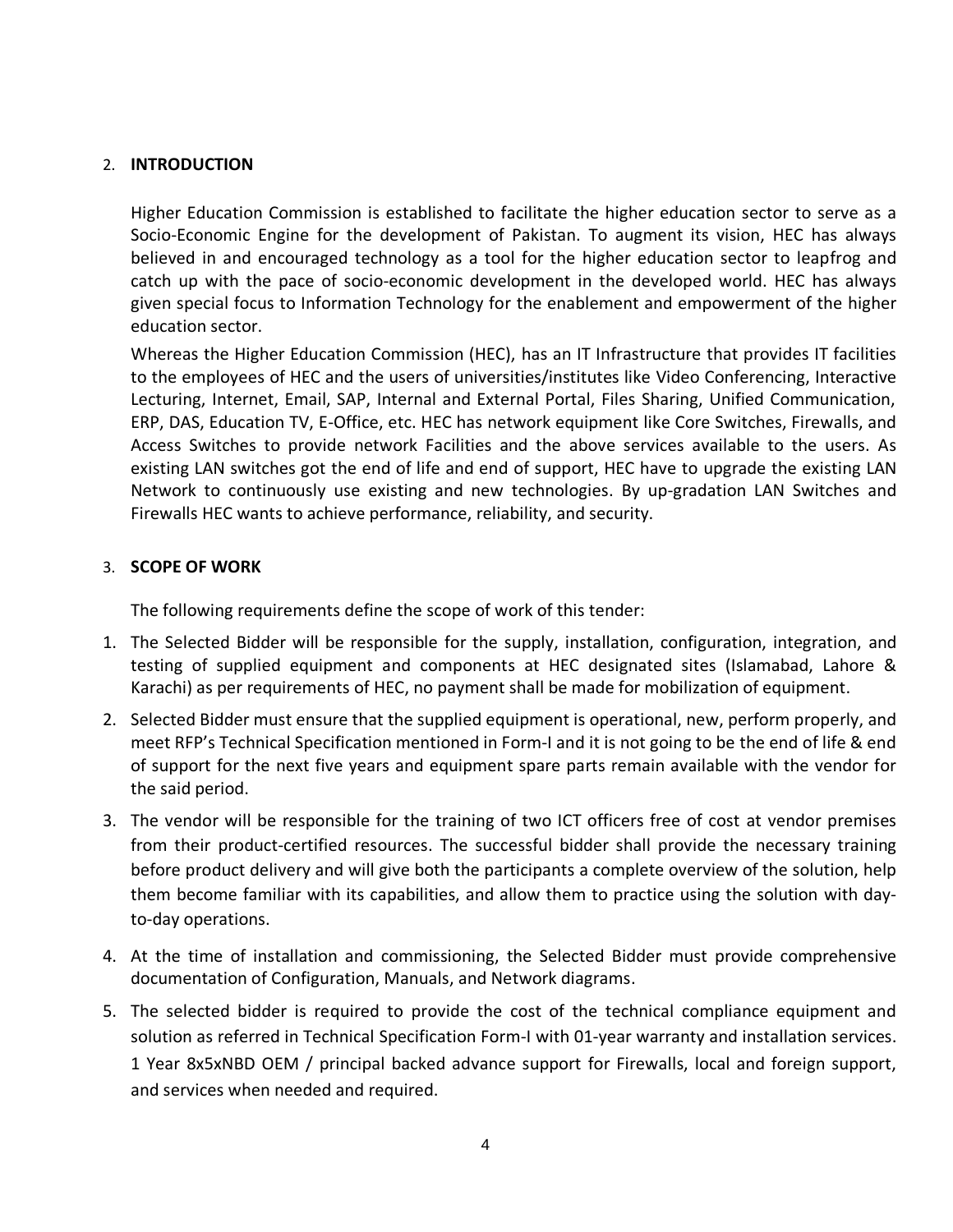6. The selected bidder shall be responsible for the provisioning of extended warranties and services if required by HEC.

### 4. **BIDS SUBMISSION REQUIREMENTS**

The objective of the bid submission requirement is to provide bidders the information to submit their bid in response to this RFP according to the specifications defined in this RFP and the order/sequence as outlined in this document. Bidders must follow the following requirements for their proposals/bids.

- 1. For this tender PPRA's Rule number **36(b) Single-stage two envelope (Least Cost Selection)** bidding procedure will be followed for evaluation.
- 2. The bid shall comprise a single package containing two separate envelopes. Each envelope shall contain separately the financial and technical proposal.
- 3. The envelopes shall be marked as "FINANCIAL PROPOSAL" and "TECHNICAL PROPOSAL" in bold and legible letters to avoid confusion.
- 4. Initially, only the envelope marked "TECHNICAL PROPOSAL" shall be opened.
- 5. The envelope marked as "FINANCIAL PROPOSAL" shall be retained in the custody of the procuring agency without being opened.
- 6. Bidders shall submit Technical Proposal along with brochures/data sheets explaining the items quoted.
- 7. During the technical evolution, no amendments in the technical proposal shall be permitted.
- 8. Bidders shall submit a signed letter with an Official stamp affixed on it as per the format given in Annex I as a cover letter to the Bid/Proposal. Bids/Proposals submitted without this cover letter will not be accepted and bids will likely be rejected straightaway.
- 9. Bidders shall provide Company Profile, Authorization & relationship with the principal firm(s), location of branch offices, company experience in the related field, technical staff details (branchwise), project completed, major clients list as per the format given in Annex II "Firm's References", equipment's technical details (brochures, datasheets, etc.) mentioning compliance and properly highlighting (tick marking) all the compliance specification as requested in Form I "Technical Specification" using a fluorescent highlighter.
- 10. Bidders are required to fill and sign the Form I "Technical Specification" as provided in this RFP and must submit it along with the Proposal.
- 11. Bidders are required to fill and sign all pages of Annex IV "Bill of Cost" while following the format given and submit it as Financial Proposal. Financial Proposals not following the given format may lead to the rejection of the bid.
- 12. Bidders are required to submit their financial proposals in PAK Rupees. A bank draft/Pay Order of fixed amount Rs. 500,000/- accompany the bid as part of the financial proposal as earnest money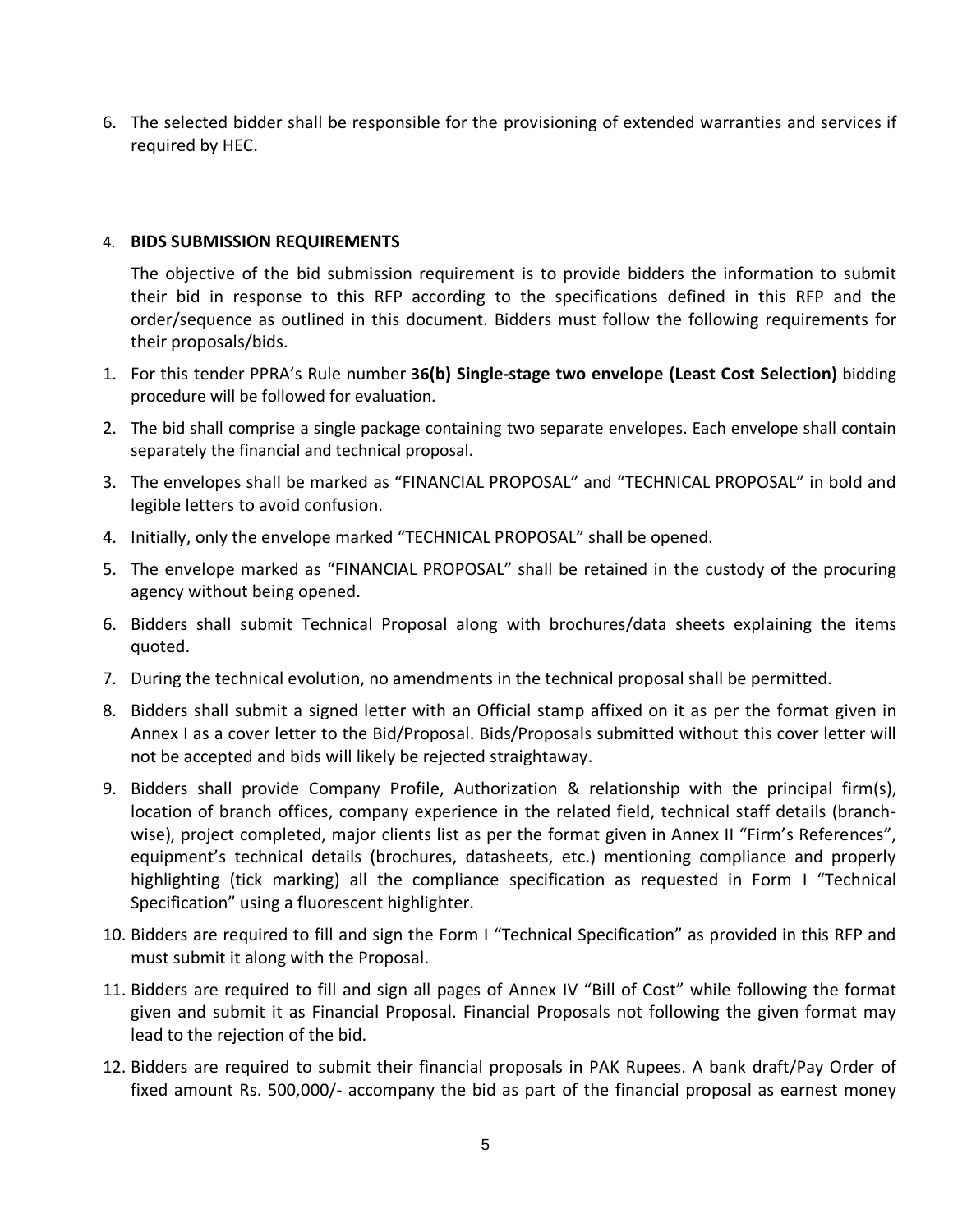drawn in favor of D.G. (Finance), Higher Education Commission, Islamabad. The Earnest Money in the form of a Bank Guarantee or Insurance guarantee is not acceptable.

- 13. The bid shall not be considered without earnest money.
- 14. The selected bidder shall provide an Integrity pact on legal stamp paper which will be part of the Contract Agreement.
- 15. Bidders are required to quote the unit prices of each item inclusive of all the taxes applicable by the federal/provincial government.

### <span id="page-6-0"></span>5. **SELECTION PROCEDURE**

- 1. Evaluation of the firms shall be based on information provided in Technical Proposals.
- 2. The Tender will be awarded on Turnkey basis
- 3. Bidders are required to meet all the mandatory conditions as defined herein for further consideration of the bid for financial comparison
- 4. Only technically responsive bidders will be considered for further processing and comparison of financial bids.
- 5. The bid was found lowest evaluated and technically fully in compliance with the BOQ and this RFP will be accepted for the award of the contract subject to the approval of the Competent Authority.
- 6. After the approval of the contract award, a contract agreement on the stamp paper worth Rs. 100/ shall be executed by the firm with the selected bidder within 30 days from the date of issuance of the Letter of Intent.

### <span id="page-6-1"></span>6. **TERMS OF PAYMENT**

- 1. No payment shall be made in advance to the Contractor as mobilization advance.
- 2. Seventy percent (70%) cost of equipment shall be paid after successful delivery of equipment at HEC designated site.
- 3. Thirty percent (30%) cost of equipment shall be payable to the Contractor upon FAC, proper integration, testing, commissioning of all equipment, and training of nominated 2 HEC persons, as per the requirement of HEC.
- 4. Ten Percent (10%) of the payable amount against each invoice/payment will be retained as security/retention money. 10% retained money will be released after successful completion of the Contract Period.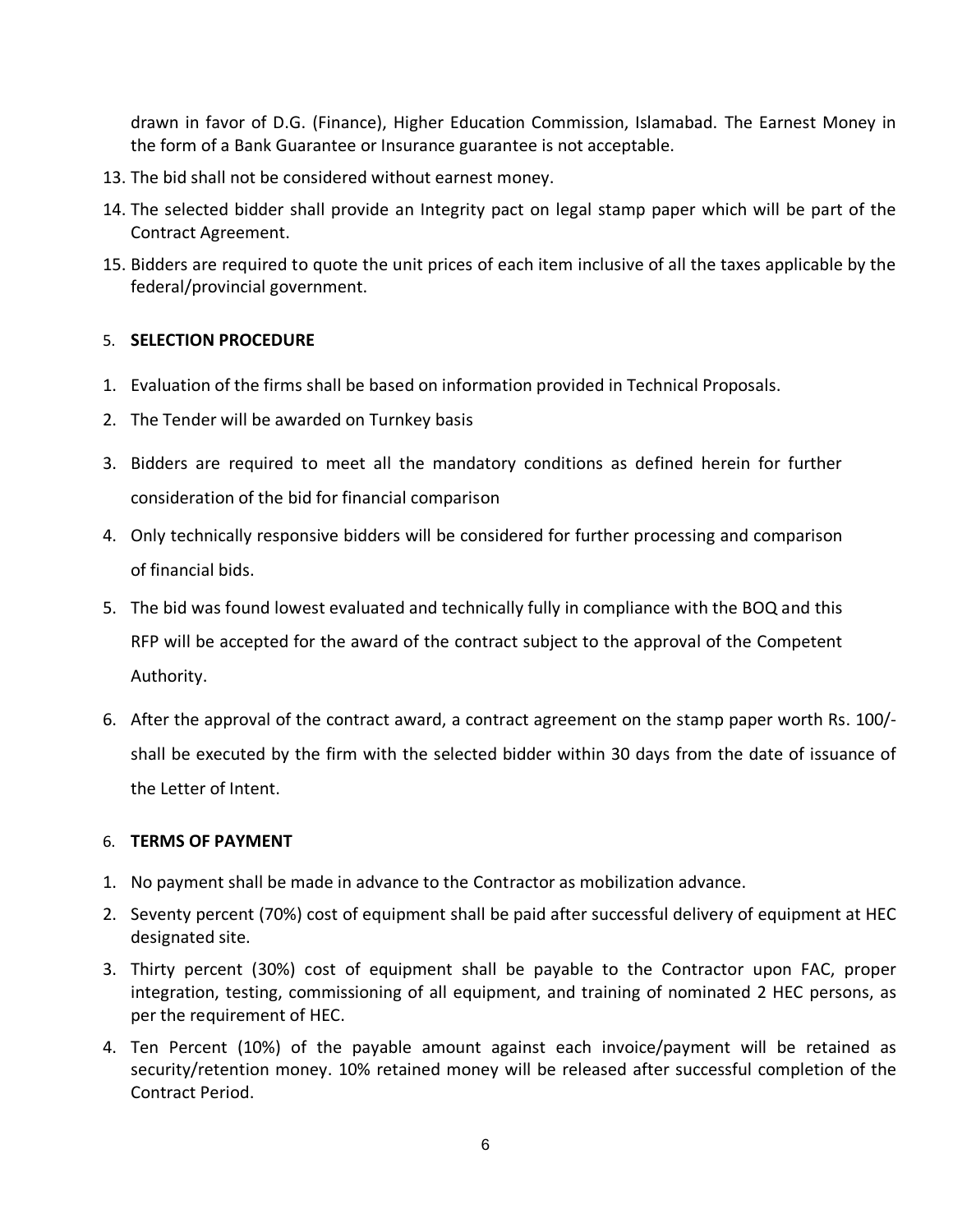- 5. Payments shall be made through cross cheque in Pak Rupees.
- 6. Taxes will be deducted at the source as per government rules at the time of payment.
- 7. The selected bidder shall provide a 10% performance bank grantee of the total contract value at the time of contract signing, which will be returned after the successful Installation of equipment to the HEC designated site.

### <span id="page-7-0"></span>7. **Earnest Money (EM):**

- 1. Bidders are required to submit their financial proposals in PAK Rupees. A bank draft/Pay Order of fixed amount of Rs. 500,000/- should accompany the bid as part of the financial proposal as earnest money drawn in favor of D.G. (Finance), Higher Education Commission, Islamabad. The Earnest Money in the form of a Bank Guarantee or Insurance guarantee is not acceptable.
- 2. The Earnest Money (EM) of the unsuccessful Bidders will be refunded within a reasonable time after the award of the tender to the Selected Bidder. The EM amount held by the HEC till it is refunded to the unsuccessful Bidders may not earn any interest thereof.
- 3. Subject to the award of the contract, the Earnest Money shall be returned in PKR to the Selected Bidder against submission of a 10% Performance Guarantee of the total cost of the bid in the form of a Bank Guarantee.
- 4. The Earnest Money (EM) may be forfeited by the HEC, if the Bidder withdraws the Bid during the period of its validity specified in the RFP Document or if the Selected Bidder fails to sign the contract, or the Selected Bidder fails to remit the Performance Guarantee within the respective due date.
- 5. Earnest Money shall be valid only for one bid as has been required by the HEC as per Technical Specifications.

### <span id="page-7-1"></span>8. **ARBITRATION:**

- 1. If the progress of the work is not to the satisfaction of the Executive Director, HEC. Executive Director HEC has the right to cancel the order, and get the work done from the third party selected by the PPRA rules subject to the condition that if the first party has to pay any amount above the agreed amount, the difference will be recovered from the second party.
- 2. In case of any dispute between the two parties or any matter arising after signing the contract agreement, the case shall be referred to Executive Director, HEC whose decision shall be final and binding on both parties.

### <span id="page-7-2"></span>9. **LIQUIDATED DAMAGES**

- 1. In case of breach of Warranty support, the calculation will be done as per the table below and HEC reserves the right to impose a penalty not exceeding 10% of the annual amount of the respective component
- 2. If the work is not executed according to the satisfaction of the Executive Director, the Executive Director reserves the right to reject it altogether or impose a penalty not exceeding 50% of the contract amount.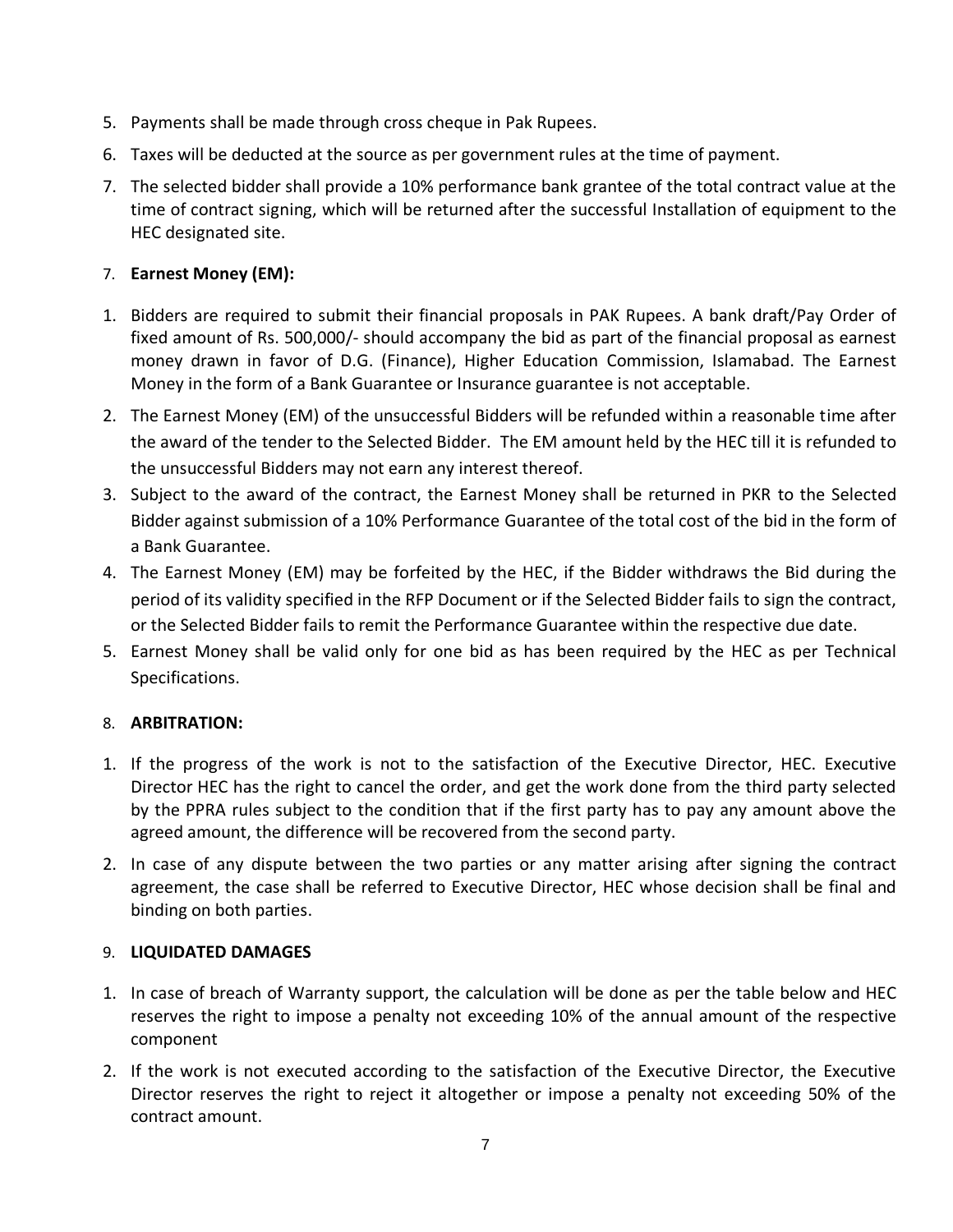3. In case of services delay or unsatisfactory service delivery non-complying the terms of the comprehensive warranty services, Contractor performance Bank Guarantee / Retention Money will be forfeited.

### <span id="page-8-0"></span>10. **General Terms & Conditions**

- 1 The Commission reserves the right to accept/reject wholly or partially any tender at any stage of the tender process.
- 2 The validity period of the bids shall be 4 months (120 days).
- 3 The decisions of HEC will be binding on all concerned and will in no case be challengeable at any forum or any court of law.
- 4 Bids are liable to be rejected if; they are not confirming the terms, conditions, and specifications stipulated in this RFP.
- 5 During the examination, evaluation, and comparison of the bids, HEC at its sole discretion may ask the bidder for clarifications of its bid.
- 6 The request for clarification and the response shall be in writing/email. However, no change in the price or substance of the bid shall be sought, offered, or permitted after bid submission.
- 7 Total Bid Value shall cover the cost of the equipment with warranty/services. And shall account for financial evaluation and so shall be included in Total Bid Value.
- 8 If there is a discrepancy between the unit price and total price in the submitted bid which is obtained by multiplying the unit price and quantity, the unit price shall prevail and the total price shall be corrected. If there is a discrepancy between the words and figures, the amount in words shall prevail. If there is a mistake in addition/ totaling, that shall be corrected. If the bidder does not accept the corrected amount of the bid, his bid shall be rejected and his bid security forfeited.
- 9 Incomplete and conditional Bids will not be entertained.
- 10 For this tender, all updates/changes shall be communicated through email and also be posted on the HEC website.
- 11 The maximum delivery time for all items is 10-12 weeks.
- 12 Bids submitted via email or fax will not be entertained.
- 13 The bidder who sends the bid through courier/ postal reached HEC designated officer one day before the opening of the bid.
- 14 Bidders shall provide a certificate from their bank certifying their sound financial position and credit limit from the bank or any appropriate documentary proof (e.g. two years Audit Report), showing the financial strength of the bidders.
- 15 Bidders indemnify HEC against all third-party claims of infringement of patent trademark, industrial design rights arising from the use of the goods, or any part thereof in Pakistan.
- 16 The quantity of equipment and its parts may be increased or decreased as per HEC requirements.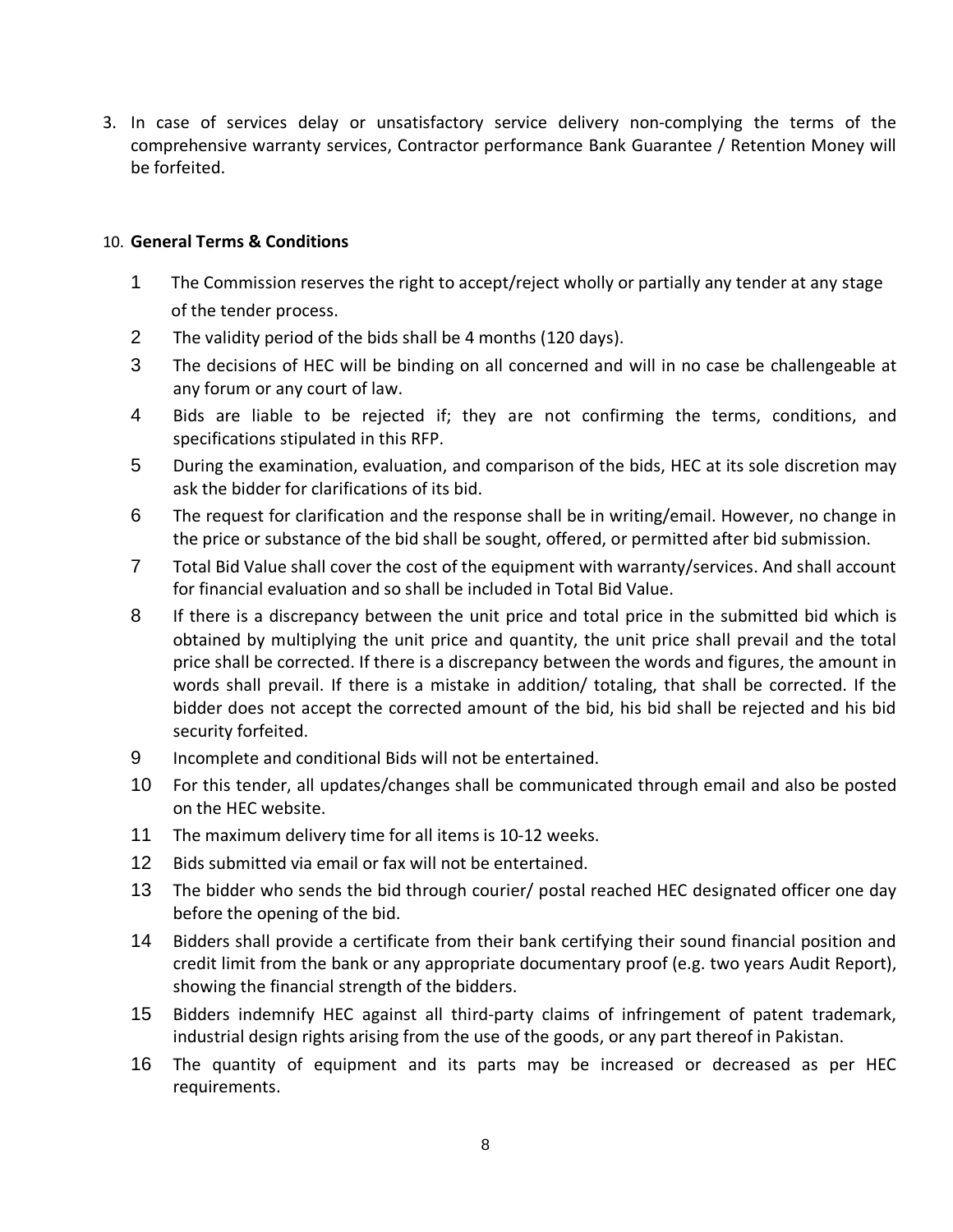- 17 Repeat Order may be issued as per PPRA Rule 42(C)-IV within permissible limit of 15% of total contract value.
- 18 Vendors are required to quote unit prices against each item.
- 19 Warranty services will be started after the commissioning of the equipment.

### <span id="page-9-0"></span>11. **MEET OR EXCEED SPECIFICATIONS**

The specifications provided in this RFP are the minimum requirements of HEC. The vendors must meet or may exceed these specifications to meet the actual requirements of this project and its successful practical implementation. But in such a case additionally proposed or altered specifications should be highlighted to enable HEC to identify modified specifications.

#### <span id="page-9-1"></span>12. **CLARIFICATIONS**

Queries regarding this RFP shall be submitted in writing to:

1<sup>st</sup> Point of Contact 2 **Muhammad Ramzan Tariq** LAN Administrator (IT) Higher Education Commission H-9, Islamabad Phone: +92 (51) 90402255 Fax: +92 (51) 90402224 **E-mail:** [mrtariq@hec.gov.pk](mailto:mrtariq@hec.gov.pk)

> 3<sup>rd</sup> Point of Contact **Zain Ul Wahab** Director IT (BSD) Higher Education Commission H – 9, Islamabad. Phone: +92 (51) 90402208 Fax: +92(051) 90402202 E-mail[: zwahab@hec.gov.pk](mailto:zwahab@hec.gov.pk)

2<sup>nd</sup> Point of Contact **Saria Saleem** Dy. Director (IT) Higher Education Commission H – 9, Islamabad. Phone: +92 (51) 90402224 Fax: +92(051) 90402202 E-mail[: Ssaleem@hec.gov.pk](mailto:Ssaleem@hec.gov.pk)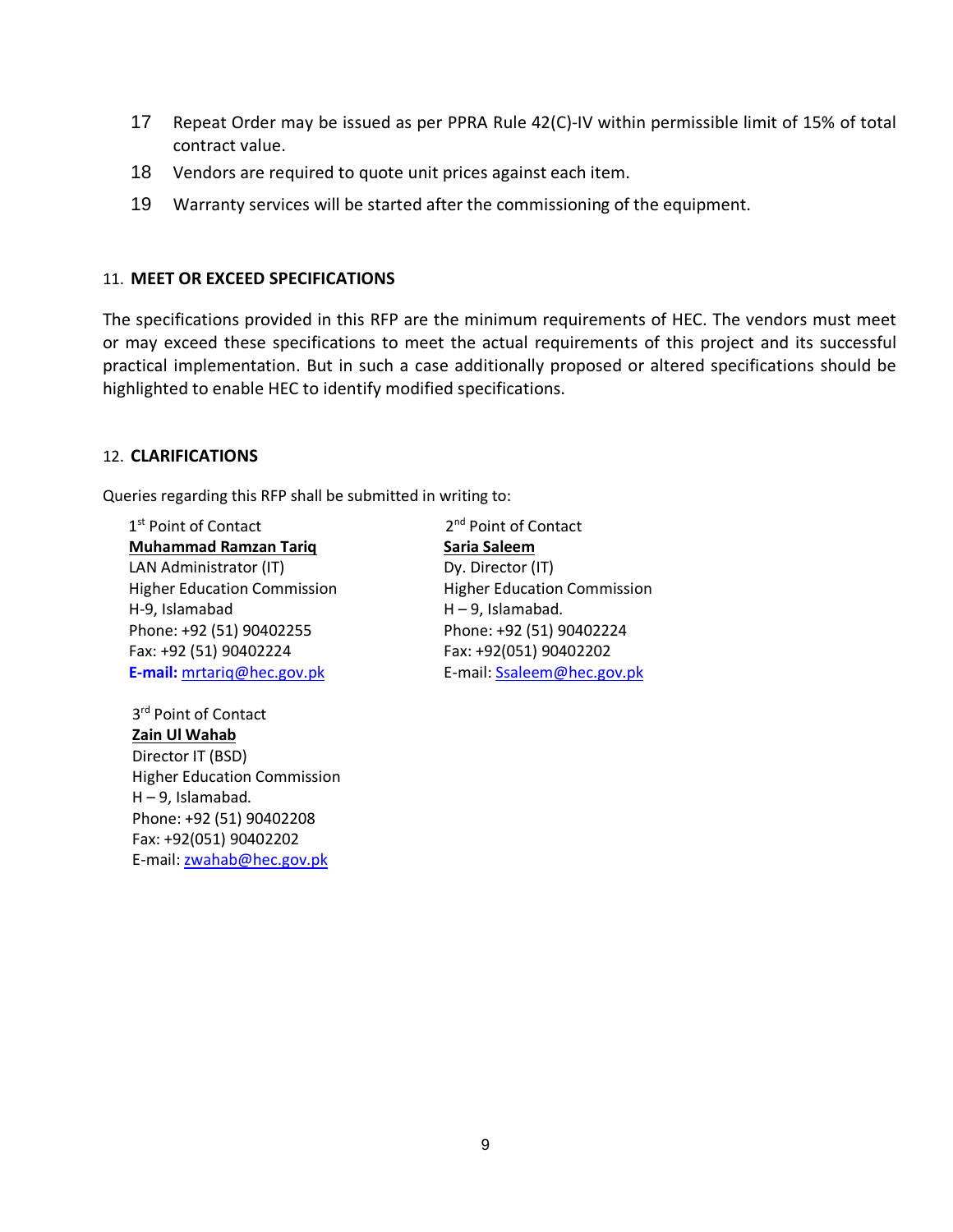<span id="page-10-0"></span>

| <b>FORM-I: Technical Specification</b> |                                    |                                                         |                                                                                                                                       |                             |                 |
|----------------------------------------|------------------------------------|---------------------------------------------------------|---------------------------------------------------------------------------------------------------------------------------------------|-----------------------------|-----------------|
| <b>Equipment</b>                       | <b>Attributes</b>                  | <b>Item</b>                                             | <b>Description</b>                                                                                                                    | <b>Compliance</b><br>Yes/No | <b>Comments</b> |
|                                        |                                    | <b>POE+ Switch</b>                                      | Must Support POE+                                                                                                                     |                             |                 |
|                                        |                                    | <b>Fixed Ports</b>                                      | 48 Ethernet 10/100/1,000 Base-T<br>ports(Electrical), 4 x 10 Gig SFP+ ports,<br>All Ports active & required no more<br>licenses/Cards |                             |                 |
|                                        |                                    | <b>Stacking Support</b>                                 | Support Stacking through Electrical<br>ports                                                                                          |                             |                 |
|                                        |                                    | <b>Switching Capacity</b>                               | Minimum of 170Gbps switching<br>capacity                                                                                              |                             |                 |
|                                        |                                    | <b>Forwarding</b><br>Performance                        | Minimum of 120Mpps Forwarding<br>Capacity                                                                                             |                             |                 |
| <b>ACCESS</b>                          | Manageable<br><b>Access Switch</b> | <b>MAC Address entries</b>                              | <b>16K</b>                                                                                                                            |                             |                 |
| <b>SWITCHES</b>                        | Non-SMB                            | <b>ARP</b>                                              | 2K                                                                                                                                    |                             |                 |
|                                        | (Layer-2 POE+)                     | FIBV4                                                   | 4K                                                                                                                                    |                             |                 |
|                                        |                                    | <b>QoS Features</b>                                     | Traffic Classification, Traffic Behaviour,<br><b>Traffic Shaping, Congestion</b><br>Management & avoidance                            |                             |                 |
|                                        |                                    | <b>Security</b>                                         | Support all basic Layer 2 security<br>features                                                                                        |                             |                 |
|                                        |                                    | Power                                                   | Single AC Power supply                                                                                                                |                             |                 |
|                                        |                                    | <b>Compliance with</b><br>international<br>standard LAN | Support all Standard Layer-2 Switching<br>Protocol                                                                                    |                             |                 |

### **Form I: Technical Specification**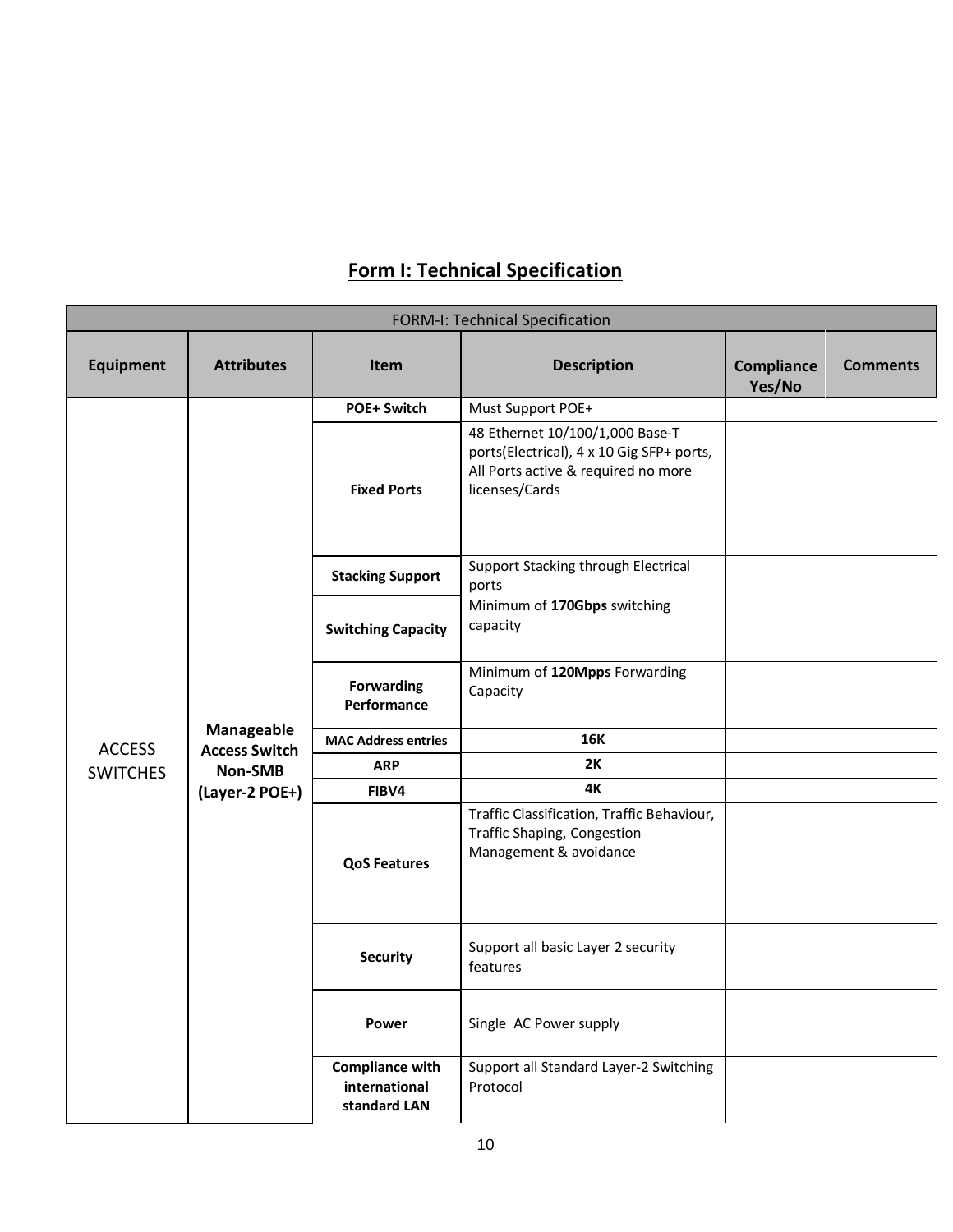|              |                                             | Protocol                                   |                                                                                                       |  |
|--------------|---------------------------------------------|--------------------------------------------|-------------------------------------------------------------------------------------------------------|--|
|              |                                             | <b>Memory</b>                              | Minimum of 512M Memory                                                                                |  |
|              |                                             | <b>Configuration &amp;</b><br>Management   | CLI Based, Console, Telnet, SSH & WEB<br>Management Support SNMPv1/v2c/v3<br>Third party NMS support  |  |
|              |                                             | <b>Chassis Height</b>                      | Chassis Height Must be 1U                                                                             |  |
|              |                                             | <b>Fixed Ports</b>                         | 48 x 10 Gig SFP+ ports, 40G Uplink<br>support, All Ports active & required no<br>more licenses/Cards  |  |
|              |                                             | <b>Stacking</b>                            | Must Support Stacking function<br>through stacking cable                                              |  |
|              |                                             | <b>Switching Capacity</b>                  | Switching capacity≥1.4Tbps                                                                            |  |
|              |                                             | <b>Forwarding</b><br>Capacity              | Forwarding performance minimim<br>400Mpps                                                             |  |
|              |                                             | <b>MAC Address</b>                         | MAC address: ≥128K                                                                                    |  |
|              |                                             | <b>ARP Address</b>                         | ARP <b>244K</b>                                                                                       |  |
|              |                                             | <b>IPV4 FIB</b>                            | IPv4 FIB≥128k                                                                                         |  |
|              |                                             | <b>IPV6 FIB</b>                            | IPv6 FIB≥64k                                                                                          |  |
|              |                                             | <b>Stack Bandwidth</b><br>(Unidirectional) | Stack Bandwidth ≥40G                                                                                  |  |
|              |                                             | <b>Support Protocol</b>                    | ECMP, OSPF, IS-IS, BGP, VRRP, BFD, L2<br>VPN,L3 VPN,GRE,MPLS,MPLS VPN                                 |  |
| Distribution | Manageable<br><b>Distribution</b><br>Switch | <b>Security</b>                            | ARP, DHCP Snooping, Port Security,<br><b>ACL</b>                                                      |  |
| Switch       | <b>Non-SMB</b><br>(Layer-3)                 | <b>Configuration &amp;</b><br>Management   | CLI Based, Console, Telnet, SSH, & WEB<br>Management Support SNMPv1/v2c/v3<br>Third party NMS support |  |
|              |                                             | <b>Memory</b>                              | RAM: ≥2GB, Flash: ≥512M                                                                               |  |
|              |                                             | Power                                      | <b>Dual AC Power Supply</b>                                                                           |  |
|              |                                             | <b>Chassis Height</b>                      | Chassis Height Must be 1U                                                                             |  |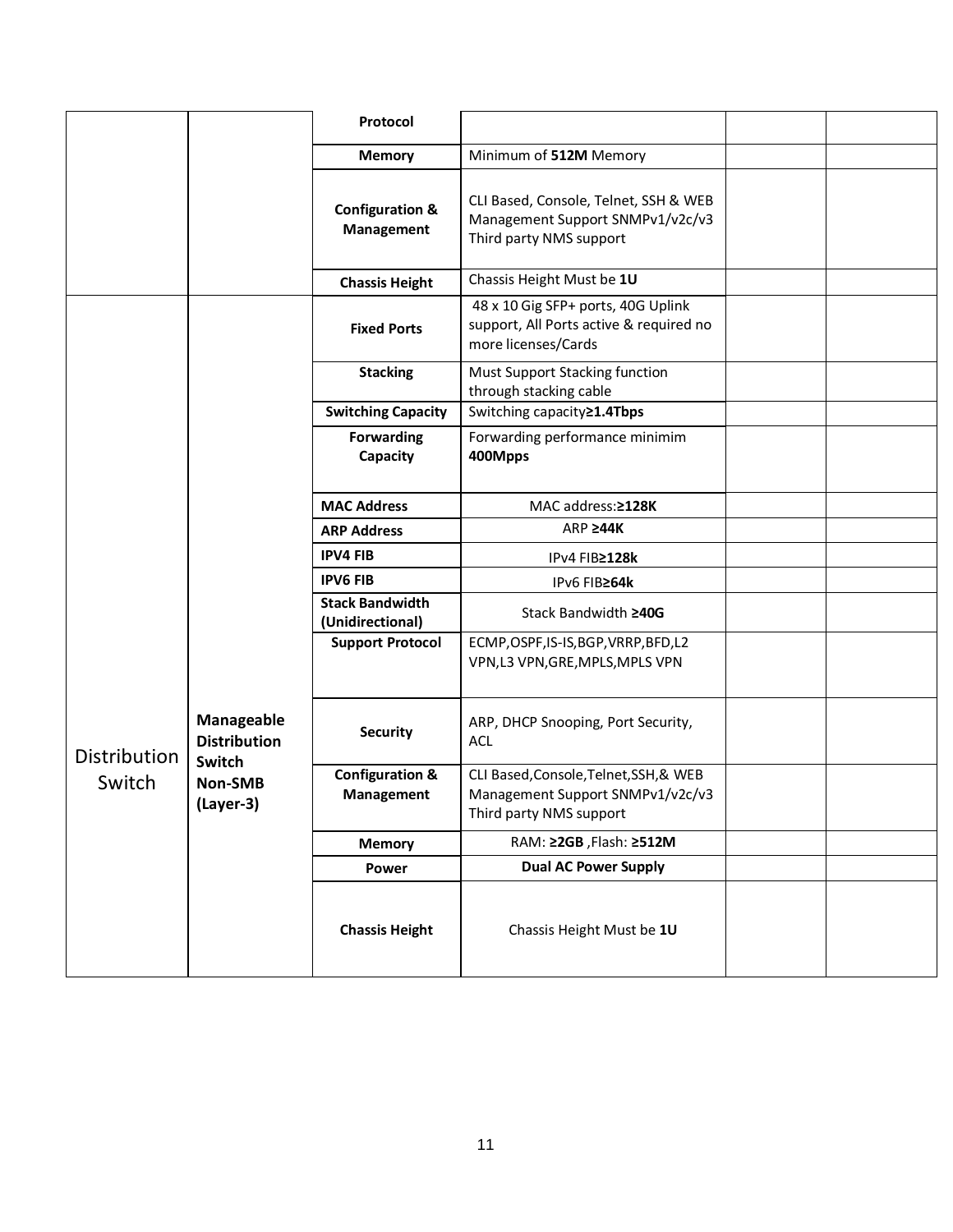### **Form I: Technical Specification**

<span id="page-12-0"></span>

|              | Detailed Specification of Next-Generation Firewall in High availability (QTY =2)                                                                                                                                                                |                        |                                                                               |  |  |
|--------------|-------------------------------------------------------------------------------------------------------------------------------------------------------------------------------------------------------------------------------------------------|------------------------|-------------------------------------------------------------------------------|--|--|
| 1.1          | <b>Mandatory System Performance and Scaling</b><br><b>Requirements:</b>                                                                                                                                                                         | Compliance<br>(YES/NO) | <b>Comment</b><br>(Attach<br>documentary<br>proof with<br>reference<br>page#) |  |  |
| 1.1.1        | The Bidder Shall propose 2 Next-Generation                                                                                                                                                                                                      |                        |                                                                               |  |  |
|              | Firewalls in High Availability, with three                                                                                                                                                                                                      |                        |                                                                               |  |  |
|              | years of below subscription and Support                                                                                                                                                                                                         |                        |                                                                               |  |  |
|              | <b>Services</b>                                                                                                                                                                                                                                 |                        |                                                                               |  |  |
| a            | <b>Application Visibility</b>                                                                                                                                                                                                                   |                        |                                                                               |  |  |
| b            | Advanced Intrusion Prevention System                                                                                                                                                                                                            |                        |                                                                               |  |  |
| C            | Full/Extended Antivirus Database, Anti-                                                                                                                                                                                                         |                        |                                                                               |  |  |
|              | Spyware                                                                                                                                                                                                                                         |                        |                                                                               |  |  |
| d            | <b>URL Filtering</b>                                                                                                                                                                                                                            |                        |                                                                               |  |  |
| e            | <b>Advanced DNS Security</b>                                                                                                                                                                                                                    |                        |                                                                               |  |  |
| F            | <b>Advanced Malware Prevention</b>                                                                                                                                                                                                              |                        |                                                                               |  |  |
| g            | File Blocking and Filtering                                                                                                                                                                                                                     |                        |                                                                               |  |  |
| h            | <b>Quality of Service</b>                                                                                                                                                                                                                       |                        |                                                                               |  |  |
|              | Virtual Firewalls (5)                                                                                                                                                                                                                           |                        |                                                                               |  |  |
| J            | SSL VPN Concurrent connections (300)                                                                                                                                                                                                            |                        |                                                                               |  |  |
| 1.1.2        | The Next Generation Firewall must deliver at<br>least 20 Gbps of Firewall throughput<br>(1518/512/64 byte UDP)                                                                                                                                  |                        |                                                                               |  |  |
| 1.1.3        | When enabled below threat features, the<br>Firewall should deliver at least 6 Gbps<br>throughput with application visibility and user<br>identification enabled utilizing 64K HTTP<br>transactions, using real-world enterprise<br>traffic mix. |                        |                                                                               |  |  |
| a            | Advanced/Extended Intrusion prevention<br>system with all signature/anomalies and<br><b>Severities</b>                                                                                                                                          |                        |                                                                               |  |  |
| b            | Full/Extended Antivirus Database                                                                                                                                                                                                                |                        |                                                                               |  |  |
| $\mathsf{C}$ | Anti-Spyware                                                                                                                                                                                                                                    |                        |                                                                               |  |  |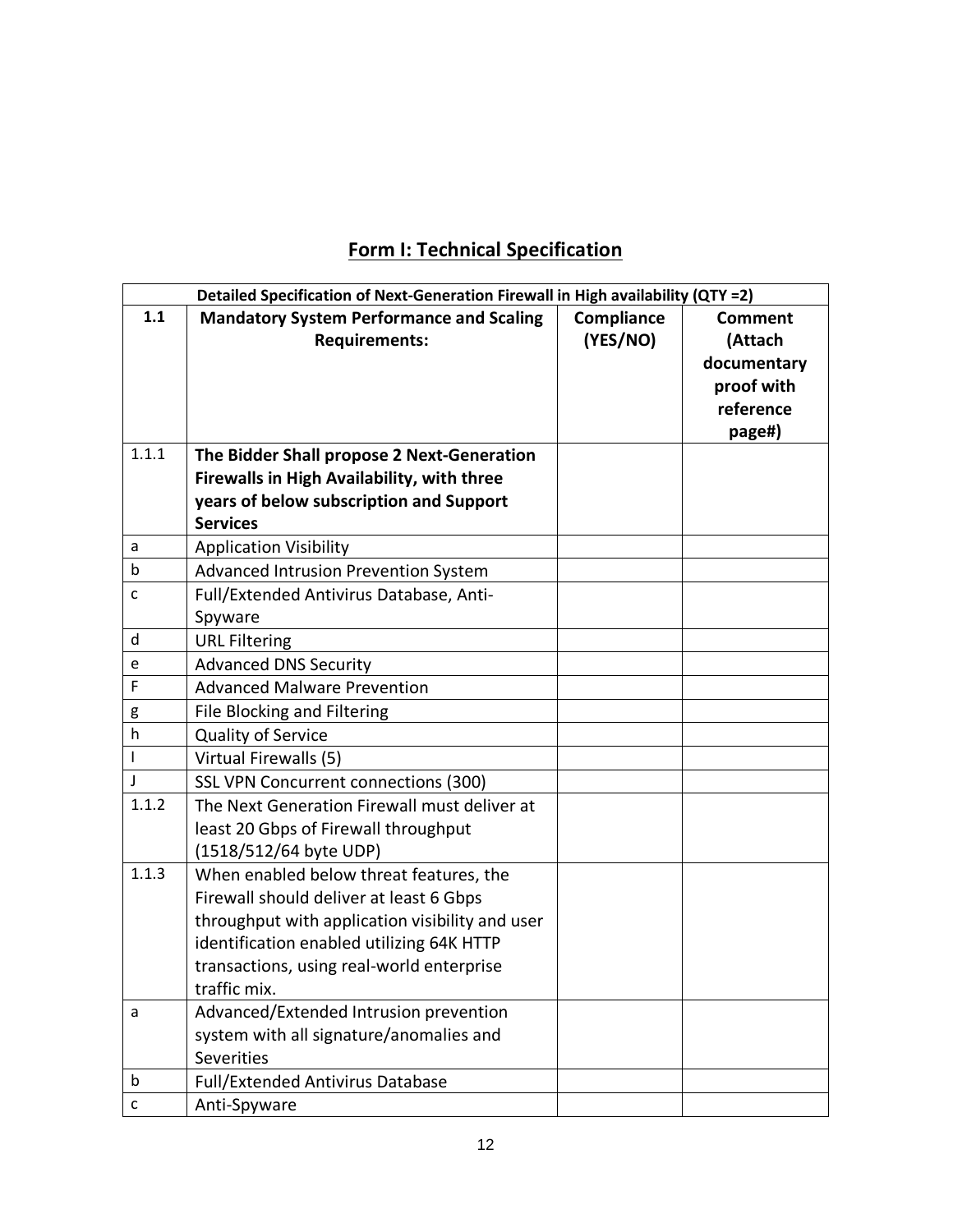| d     | Anti-botnet                                      |  |
|-------|--------------------------------------------------|--|
| e     | URL Filtering (Including user notification, safe |  |
|       | search enforcement, etc) and blocking HTTPS-     |  |
|       | based URLs with agent or agentless               |  |
| F     | <b>DNS Security</b>                              |  |
| g     | File-blocking and File-filtering (DLP)           |  |
| h     | Application identification                       |  |
| i     | User identification (Agentless)                  |  |
|       | Logging Enabled                                  |  |
| 1.1.4 | NGFW performance must not be affected            |  |
|       | when enabling any of the below features and      |  |
|       | must still commit to the minimum throughput      |  |
|       | required in section 1.1.3:                       |  |
| a     | Logging and storing it on Local HDD Hard disk    |  |
|       | capacity minimum 500Gb                           |  |
| b     | All Management features like SSH, HTTPS,         |  |
|       | SNMP, etc                                        |  |
| C     | Scheduled threat prevention DB updates up to     |  |
|       | the level of checking every 1 minute to ensure   |  |
|       | the best security coverage.                      |  |
| d     | Multiple alert systems like Syslog, SNMP, etc    |  |
|       | at the same time.                                |  |
| e     | All application inspections.                     |  |
| F     | Changing the order of Security rules.            |  |
| g     | Using all IPS signatures for all supported       |  |
|       | applications with extended packet captures       |  |
|       | for critical to high severity alerts.            |  |
| h     | Virtual context should not impact the Firewall   |  |
|       | performance                                      |  |
| 1.1.5 | The administrator must not have to apply any     |  |
|       | tradeoff between security and performance,       |  |
|       | choosing to use in any security profile          |  |
|       | different versions of the signatures database,   |  |
|       | for IPS with a redundant number of elements.     |  |
| 1.1.6 | Administrators must not have to apply any        |  |
|       | tradeoff between security and performance,       |  |
|       | choosing to use in any security profile          |  |
|       | different versions of signatures database, for   |  |
|       | Antivirus and malware scanning with a            |  |
|       | reduced number of elements.                      |  |
| 1.1.7 | The proposed firewalls shall support at least 1  |  |
|       | million concurrent sessions with all threat      |  |
|       | prevention-enabled features and at least         |  |
|       | 140,000 new sessions per second.                 |  |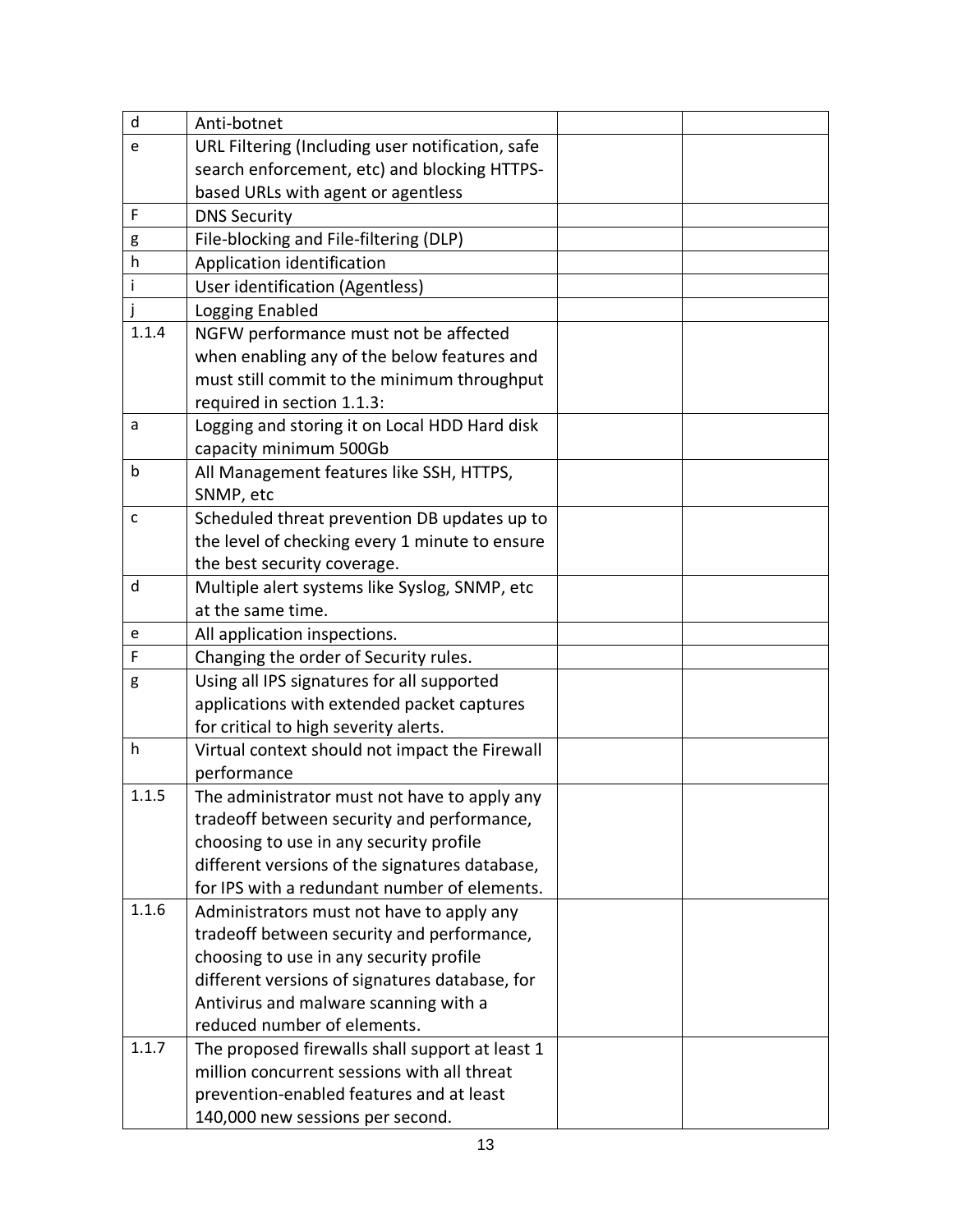| 1.1.8  | The proposed firewalls shall deliver at least    |  |
|--------|--------------------------------------------------|--|
|        | 2.5 Gbps IPSec VPN throughput.                   |  |
| 1.1.9  | The proposed firewalls shall deliver at least    |  |
|        | 200 IPSEC site-to-site tunnels if required.      |  |
| 1.1.10 | Dedicated high availability ports (preferably    |  |
|        | 10G ports).                                      |  |
| 1.1.11 | High availability, Active/ Active with           |  |
|        | Asymmetrical Routing support and                 |  |
|        | Active/passive.                                  |  |
| 1.1.12 | The proposed solution must support QoS           |  |
|        | (marking and/or traffic shaping) for multiple    |  |
|        | classes at the same time and must be able to     |  |
|        | make policy as below:                            |  |
| a      | QoS policy-based traffic shaping (priority,      |  |
|        | guaranteed, maximum)                             |  |
| b      | QoS policy-based Diffserv marking                |  |
| C      | QoS policy based on application category,        |  |
|        | users/groups, or any combination                 |  |
| 1.1.13 | The proposed firewalls must have at least        |  |
|        | network ports as follows:                        |  |
| L      | (6) 1Gbps SFP/SFP+ interfaces                    |  |
| ii.    | (8) 1G/10G SFP/SFP+ interfaces                   |  |
| iii    | (6) 10/100/1000 copper interfaces.               |  |
| 1.1.14 | Reporting: The solution should provide           |  |
|        | granular reporting (with query builder)          |  |
| 1.1.15 | Reporting: Network Log storage for a             |  |
|        | minimum of 30 days                               |  |
| 1.1.16 | Reporting: The proposed firewall shall support   |  |
|        | a real-time interactive graphical dashboard to   |  |
|        | highlight high risky applications, suspicious    |  |
|        | app-centric content, and users                   |  |
| 1.1.17 | Reporting: The proposed firewall can schedule    |  |
|        | PDF report generation and send it over email     |  |
| 1.1.18 | Data Filtering: The firewall should be capable   |  |
|        | of identifying and optionally preventing the     |  |
|        | transfer of various files (i.e. MS Office, PDF,  |  |
|        | etc.) via identified applications (i.e. P2P, IM, |  |
|        | SMB, etc.)                                       |  |
| 1.1.19 | Data filtering: Social Security Numbers, Credit  |  |
|        | card Number any regex pattern                    |  |
| 1.1.20 | Data Filtering: Custom Data Patterns             |  |
| 1.2    | <b>Functional Requirements</b>                   |  |
| 1.2.1  | 300 Concurrent User License for SSL client       |  |
|        | Based VPNs.                                      |  |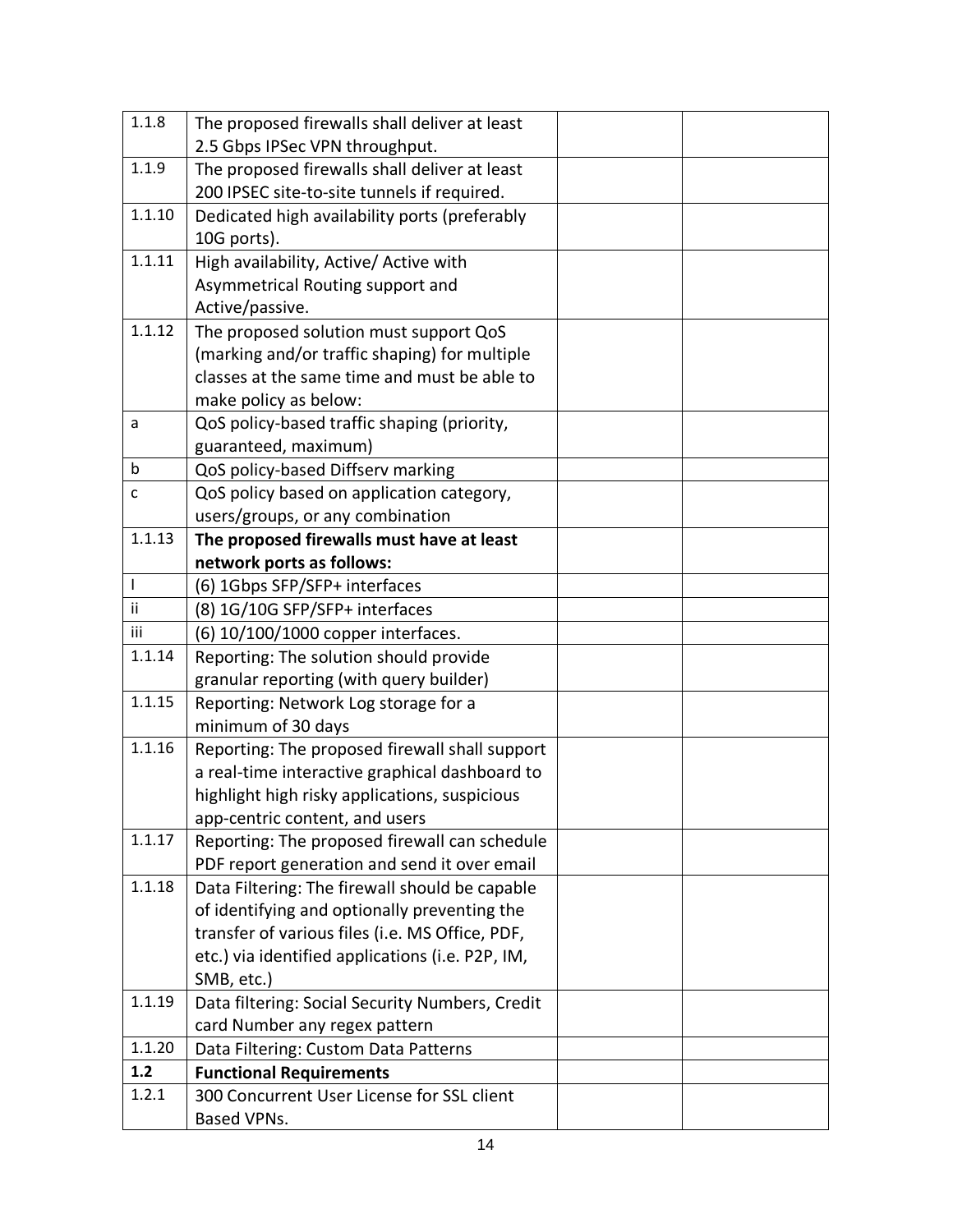| 1.2.2  | Proposed firewalls should be able to decrypt     |  |
|--------|--------------------------------------------------|--|
|        | TLS 1.2 Traffic with RSA-AES256-GCM-SHA384       |  |
|        | with 2K keys at a server response packet size    |  |
|        | of 1500 bytes                                    |  |
| 1.2.3  | Possibility to support internally developed      |  |
|        | applications with application ID customized      |  |
|        | manually by the customer                         |  |
| 1.2.4  | The NGFW platform shall support dual IPV4        |  |
|        | and IPV6 stacks application control and threat   |  |
|        | inspection support in tap mode, transparent      |  |
|        | mode Layer 1, layer 2, and layer 3               |  |
| 1.2.5  | The NGFW platform shall support multiple         |  |
|        | virtual routers to run different sets of routing |  |
|        | protocols (interfaces can be bound to            |  |
|        | different virtual routers)                       |  |
| 1.2.6  | Anti-Virus should not reduce the IPS             |  |
|        | inspection throughput and should be able to      |  |
|        | give full threat prevention capabilities         |  |
| 1.2.7  | Anti-Spyware should not reduce the IPS           |  |
|        | inspection throughput and should be able to      |  |
|        | give full threat prevention capabilities         |  |
| 1.2.8  | Advanced malware protection to prevent           |  |
|        | unknown modern targeted attacks and APTs         |  |
| 1.2.9  | Support IPSEC VPN, and dynamic site-to-site      |  |
|        | VPN support with LSVPN.                          |  |
| 1.2.10 | Identify users, not just IP addresses. Leverage  |  |
|        | information stored in Active Dictionary for      |  |
|        | Visibility, policy creation, reporting, and      |  |
|        | forensic investigation.                          |  |
| 1.2.11 | Inspect content in real-time. Protect the        |  |
|        | network against attacks and malware              |  |
|        | embedded in application traffic at low latency,  |  |
|        | high throughput speeds, with all signatures      |  |
|        | applied at the same time                         |  |
| 1.2.12 | Policy-based control by application and /or      |  |
|        | application category (non-port based) - as a     |  |
|        | policy matching criteria                         |  |
| 1.2.13 | The proposed solution should be able to          |  |
|        | decrypt ssh/SSL/tls 1.2 protocols and extend     |  |
|        | advanced malware protection to all file types    |  |
|        | over HTTP, POP3, IMAP, FTP, SMTP, and SMB        |  |
| 1.2.14 | The proposed firewalls shall support Denial of   |  |
|        | Service (DoS) and fragmented packet              |  |
|        | <b>Transmission Control Protocol (TCP)</b>       |  |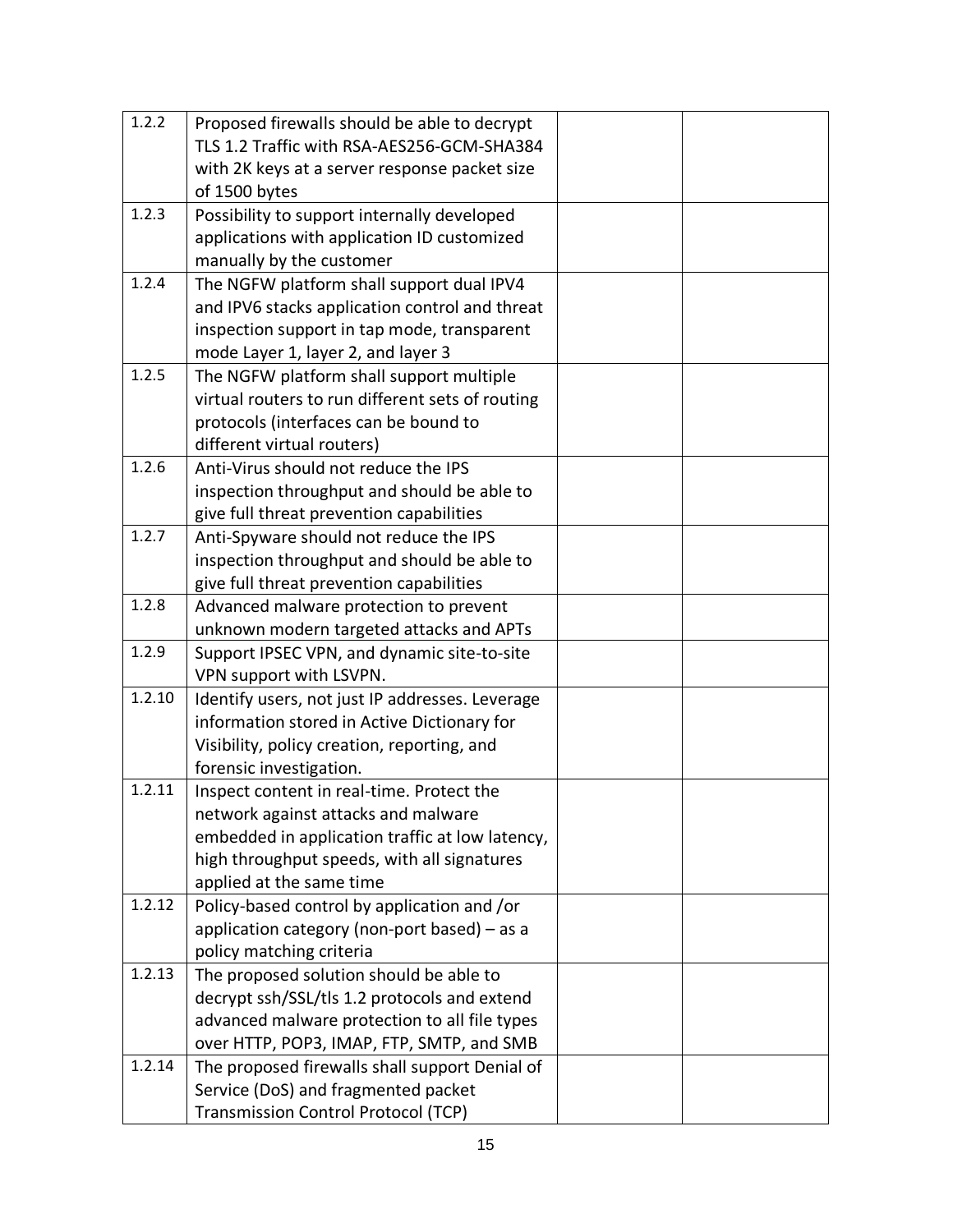|        | reassembly, brute force attack, "SYN cookie",  |  |
|--------|------------------------------------------------|--|
|        | "IP spoofing" and malformed packet             |  |
|        | protection.                                    |  |
| 1.2.15 | The proposed firewalls shall support           |  |
|        | transparent and tap mode within the            |  |
|        | appliance.                                     |  |
| 1.2.16 | The proposed firewalls shall support 802.IQ    |  |
|        | Virtual Local Area Network (VLANs) tagging     |  |
|        | (in tap, transparent, layer 2, and layer 3).   |  |
| 1.2.17 | The proposed firewalls shall support dual IPV4 |  |
|        | and IPV6 stacks application control and threat |  |
|        | inspection support in tap mode, transparent    |  |
|        | mode, layer 2, and layer 3.                    |  |
| 1.2.18 | The proposed firewalls shall support           |  |
|        | standards-based link aggregation (IEEE         |  |
|        | 802.3ad) to achieve higher bandwidth.          |  |
| 1.2.19 | The proposed firewalls shall support policy-   |  |
|        | based forwarding based on zone, source or      |  |
|        | destination address, source or destination     |  |
|        | port, application, and users/groups imported   |  |
|        | from Active Directory (AD)/Lightweight         |  |
|        | Directory Access Protocol (LDAP) Remote        |  |
|        | Authentication Dial-in user (RADIUS) user or   |  |
|        | user groups.                                   |  |
| 1.2.20 | Should support network traffic classification  |  |
|        | which identifies applications across all ports |  |
|        | irrespective of port/protocol/evasive tactic.  |  |
| 1.2.21 | The proposed firewalls shall support IPV6      |  |
|        | routing for virtual routers.                   |  |
| 1.2.22 | Should provide hot-swap fans and redundant     |  |
|        | power supplies                                 |  |
| 1.2.23 | Should support APIs that would allow the       |  |
|        | firewall to be integrated with any known       |  |
|        | NAC, 3rd Party Content security provider, and  |  |
|        | WLAN controllers for user identification.      |  |
| 1.2.24 | Should support the Syslog Receiver feature     |  |
|        | that would allow the firewall to be integrated |  |
|        | with any known NAC, and WLAN controllers       |  |
|        | for identification                             |  |
| 1.2.25 | The firewall should support voice-based        |  |
|        | protocols (H.323, SIP, SCCP, MGCP, etc)        |  |
| 1.2.26 | The firewall should be capable of identifying  |  |
|        | and optionally preventing the transfer of      |  |
|        | various files (i.e. MS Office, PDF, etc.) via  |  |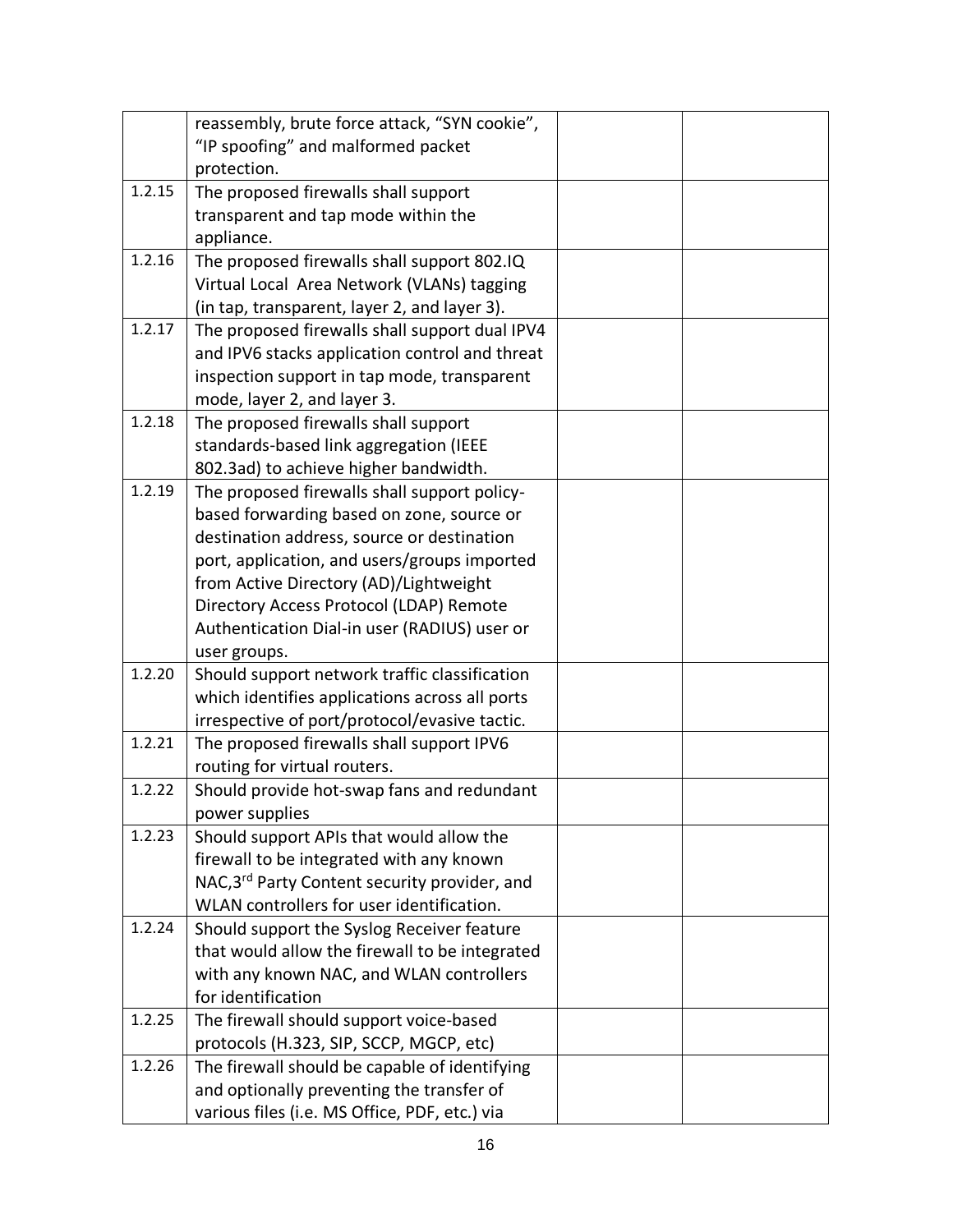|        | identified applications (i.e. P2P, IM, SMB, etc.) |  |
|--------|---------------------------------------------------|--|
| 1.2.27 | The firewall should take decisions based on       |  |
|        | different matching parameters not based on        |  |
|        | layer4 parameters. It should be based on          |  |
|        | applications, URL categories, device state, IP    |  |
|        | addresses, security zone, username/group(s)       |  |
| 1.2.28 | Polices based on port-and-protocol and            |  |
|        | application as the match criteria (application    |  |
|        | decision should not be done separately)           |  |
| 1.2.29 | Support Geographical location policy in a         |  |
|        | security rule, where connections going to a       |  |
|        | country or countries can be blocked               |  |
| 1.3    | <b>Threat Prevention: Next-Generation IPS</b>     |  |
| 1.3.1  | Block viruses, spyware, malware, and network      |  |
|        | worms and vulnerability exploits within the       |  |
|        | content application content                       |  |
| 1.3.2  | File blocking by type and application             |  |
| 1.3.3  | Anonymous Botnet Detection                        |  |
| 1.3.4  | <b>Blocks application vulnerabilities</b>         |  |
| 1.3.5  | Block known network and application-layer         |  |
|        | vulnerability exploits                            |  |
| 1.3.6  | <b>Block buffer overflow attacks</b>              |  |
| 1.3.7  | Block DoS/DDoS attacks; it shall support          |  |
|        | Denial of Service (DoS) and fragmented packet     |  |
|        | transmission control protocol (TCP)               |  |
|        | reassembly, reconnaissance attacks, brute         |  |
|        | force attack, "SYN cookie", "IP spoofing" and     |  |
|        | malformed packet protection.                      |  |
| 1.3.8  | Support attack recognition for IPV6 & IPV4        |  |
| 1.3.9  | Stream-based protection and scanning for          |  |
|        | Anti-virus & Antispyware                          |  |
| 1.3.10 | Built-in signature and anomaly-based IPS          |  |
|        | engine                                            |  |
| 1.3.11 | Ability to create custom user-defined             |  |
|        | signatures                                        |  |
| 1.3.12 | Support CVEcross-referencing where                |  |
|        | applicable                                        |  |
| 1.3.13 | Support automatic security updates directly       |  |
|        | over a secure connection (i.e. no dependency      |  |
|        | on any intermediate device)                       |  |
| 1.3.14 | All threats should be part of the application     |  |
|        | context                                           |  |
| 1.3.15 | The platform should be capable to enforce         |  |
|        | various threat prevention profiles on different   |  |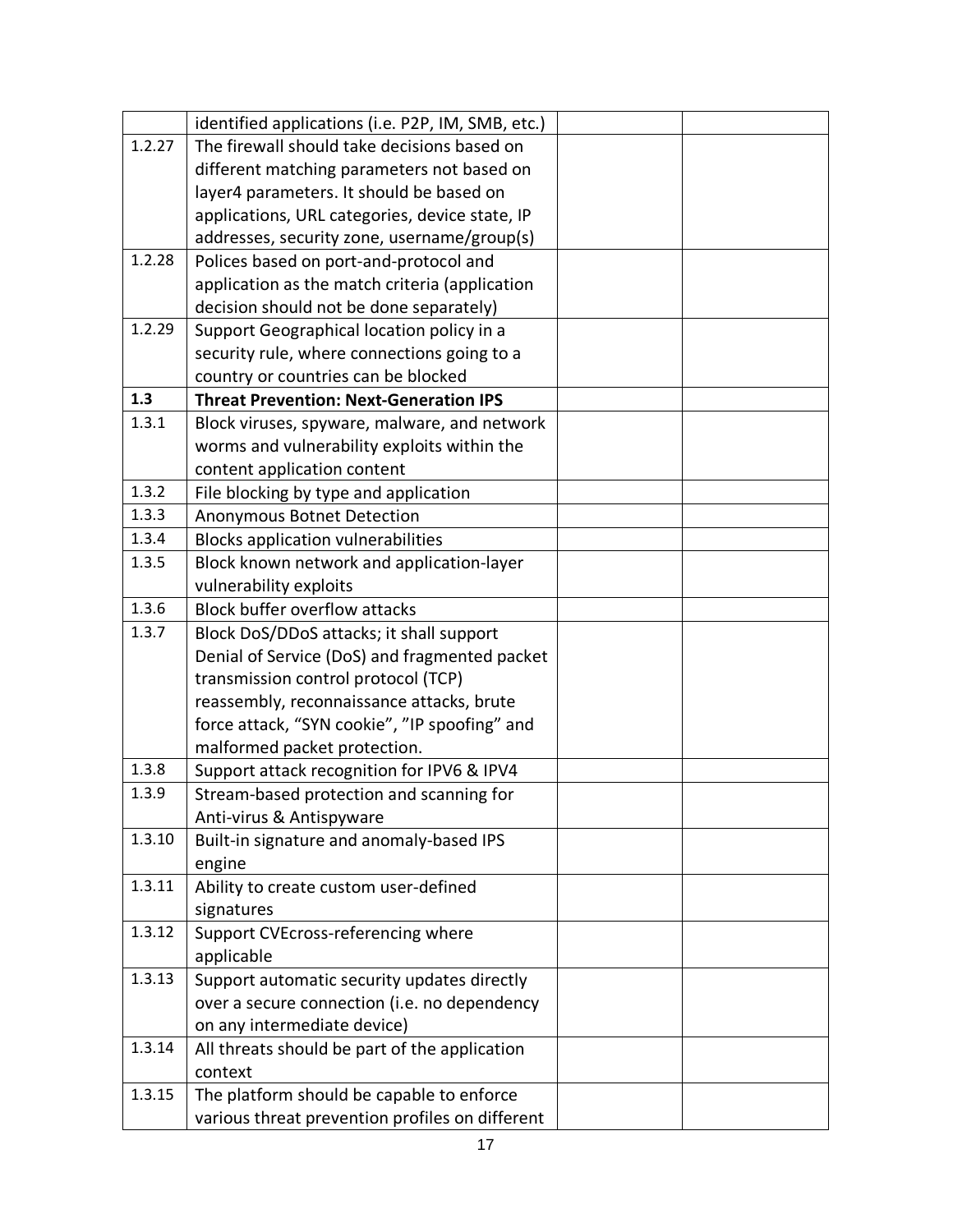|       | applications running on the same L4 session   |  |
|-------|-----------------------------------------------|--|
| 1.4   | <b>Advanced Malware Prevention</b>            |  |
| 1.4.1 | Identifies unknown malware and zero-day       |  |
|       | exploits using advanced static and dynamic    |  |
|       | analysis techniques                           |  |
| 1.4.2 | Should support anti-evasion capability which  |  |
|       | is tested against advanced evasion            |  |
|       | techniques.                                   |  |
| 1.4.3 | Malware analysis should support files on      |  |
|       | windows, Linux, Mac OS, and android           |  |
|       | platform                                      |  |
| 1.4.4 | Drive-by Download Detection & protection      |  |
| 1.4.5 | Dynamic analysis should include but not be    |  |
|       | limited to: changes made to hosts, suspicious |  |
|       | network traffic, anti-analysis detection plus |  |
|       | more potentially malicious behaviors          |  |
| 1.5   | Antivirus/Anti-spyware:                       |  |
| 1.5.1 | Pre-application antivirus or anti-spyware     |  |
|       | scanning options                              |  |
| 1.5.2 | Pre-category scanning options                 |  |
| 1.5.3 | Phone-home detection/ blocking                |  |
| 1.5.4 | Malware site blocking                         |  |
| 1.5.5 | DNS-based botnet signatures                   |  |
| 1.5.6 | DNS sink holing for Malicious and fast-flux   |  |
|       | domains                                       |  |
| 1.6   | <b>URL Filtering:</b>                         |  |
| 1.6.1 | Multi-category filtering                      |  |
| 1.6.2 | Customizable allow and blocklists             |  |
| 1.6.3 | Customizable block page & coaching pages      |  |
| 1.6.4 | <b>Custom categories</b>                      |  |
| 1.6.5 | Database located locally on the device        |  |
| 1.6.6 | Support block and continue (i.e. allowing a   |  |
|       | user to access a website that potentially     |  |
|       | violates policy by presenting them a block    |  |
|       | page with a warning with a continue option    |  |
|       | allowing them to proceed for a certain time)  |  |
| 1.7   | <b>DNS Security:</b>                          |  |
| 1.7.1 | Neutralize DNS tunneling                      |  |
| 1.7.2 | Predict and stop DGA-leveraging malware       |  |
|       | with real-time domain query analysis DNS      |  |
|       | threat detection methods using the modular    |  |
|       | and infinitely extensible DNS security cloud- |  |
|       | based service                                 |  |
| 1.7.3 | DNS threat detection methods using the        |  |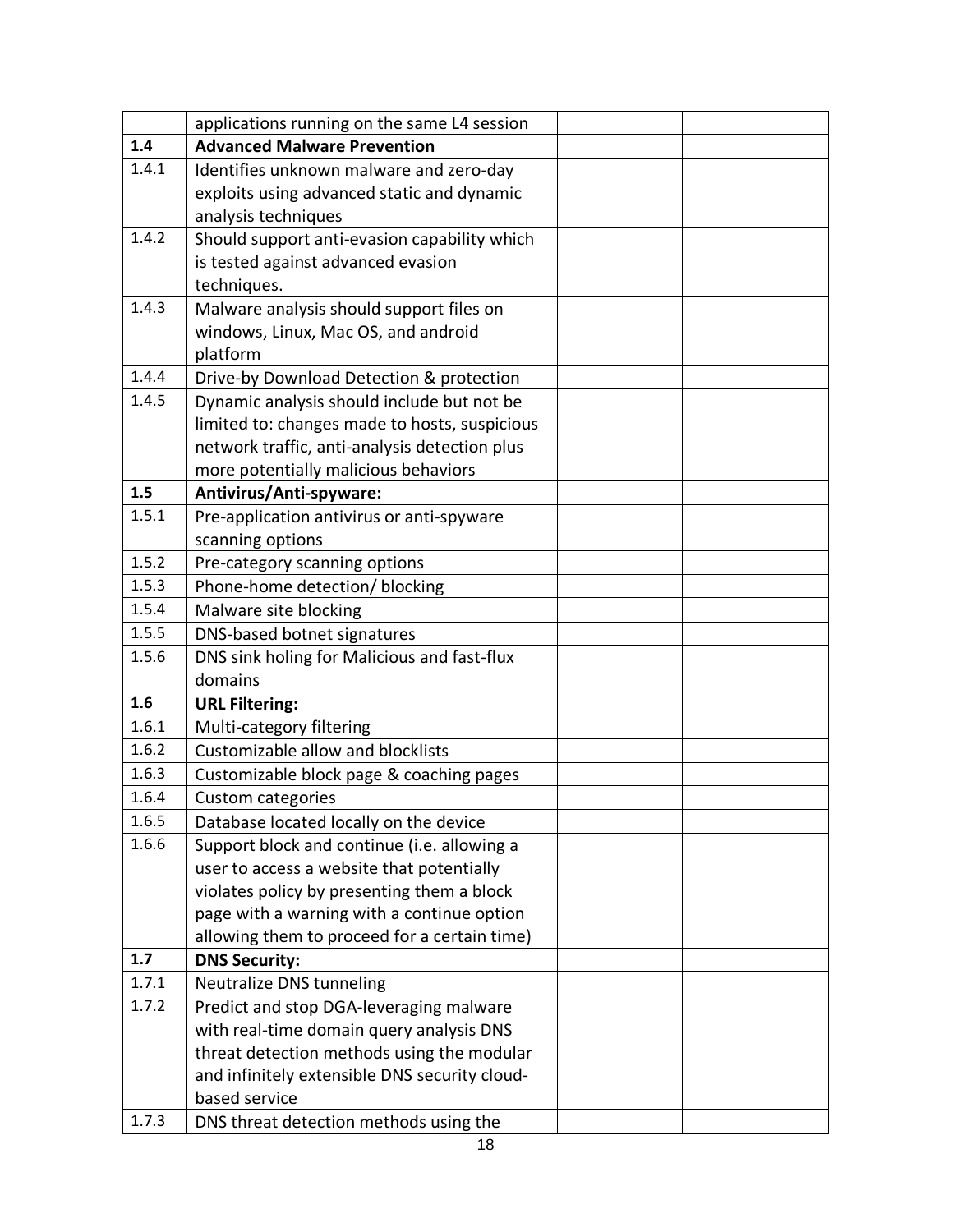|              | modular and infinitely extensible DNS security     |  |
|--------------|----------------------------------------------------|--|
|              | cloud-based service                                |  |
| 1.8          | <b>Data Filtering:</b>                             |  |
| 1.8.1        | Files should be identified by file types or by     |  |
|              | signature                                          |  |
| 1.8.2        | The firewall should be capable of identifying      |  |
|              | and optionally preventing the transfer of          |  |
|              | various files (i.e. MS Office, PDF, etc.) via      |  |
|              | identified applications (i.e. P2P, IM, SMB, etc.)  |  |
| 1.8.3        | Compressed information stored in zipped files      |  |
|              | should be able to be unpacked and filtered         |  |
|              | per policy                                         |  |
| 1.8.4        | The firewall should be capable of identifying      |  |
|              | and optionally preventing the transfer of files    |  |
|              | containing sensitive information (i.e. credit      |  |
|              | card numbers) via regular expression               |  |
| 1.8.5        | Should not have any file size limitation in        |  |
|              | checking content for keywords                      |  |
| 1.8.6        | The platform should be capable of enforcing        |  |
|              | file blocking on different applications running    |  |
|              | on the same L4 session                             |  |
| 1.8.7        | Control Drive-by-Download (Files that are          |  |
|              | downloaded/transferred via web applications        |  |
|              | without the knowledge of the user-it might         |  |
|              | have an exploit that can attack the end-user       |  |
|              | workstation)                                       |  |
| 1.9          | <b>User Identification:</b>                        |  |
| 1.9.1        | should support the following authentication        |  |
|              | services for user identification:-                 |  |
| a            | <b>Active Directory</b>                            |  |
| b            | Exchange, LDAP, eDirectory, Radius, Kerberos       |  |
| $\mathsf{C}$ | <b>Client Certificate</b>                          |  |
| D            | Captive Portal                                     |  |
| E            | <b>Terminal Server</b>                             |  |
| F            | Support the Creation of security policy based      |  |
|              | on Active Directory Users and groups in            |  |
|              | addition to source/destination IP                  |  |
| G            | Users from Citrix and terminal services            |  |
|              | environments should be supported in policy         |  |
|              | and logs                                           |  |
| н            | Populate all logs with a user identifier (traffic, |  |
|              | IPS, URL, data, etc.)                              |  |
| I            | Logged user identification correlated in real-     |  |
|              | time.                                              |  |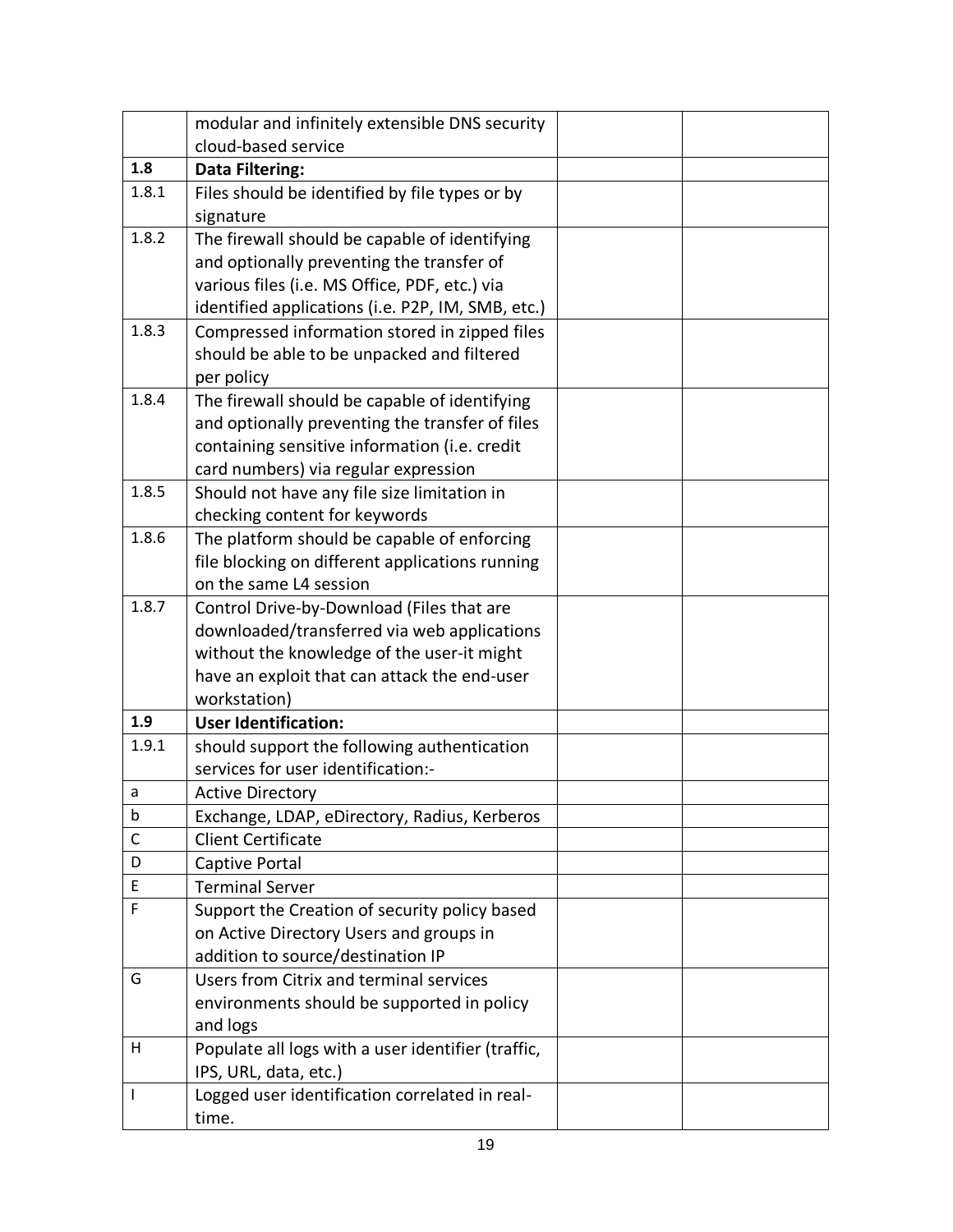| J      | Should support API that would allow the        |  |
|--------|------------------------------------------------|--|
|        | firewall to be integrated with any known NAC,  |  |
|        | and WLAN controllers for user identification   |  |
| K      | Should support built-in Syslog server for      |  |
|        | collecting user identification logs from UNIX, |  |
|        | and any network controller (WLAN, NAC) for     |  |
|        | user identification                            |  |
| 1.10   | <b>Networking</b>                              |  |
| 1.10.1 | Tap mode, layer 2, and layer 3 (should be      |  |
|        | supported in the same virtual system at the    |  |
|        | same time)                                     |  |
| 1.10.2 | Can be developed as virtual wire (layer 1 with |  |
|        | no change to MAC nor IP addresses). Bump in    |  |
|        | the wire technology                            |  |
| 1.10.3 | RIPv2, OSPFv2 and BGP                          |  |
| 1.10.4 | Policy based routing                           |  |
| 1.10.5 | Policy based routing with application as       |  |
|        | matching criteria                              |  |
| 1.10.6 | 5 minutes Automatic Signature generation       |  |
|        | after malware analysis.                        |  |
| 1.11   | <b>Gartner Magic Quadrant</b>                  |  |
| 1.11.1 | The Proposed Next-Generation Firewall          |  |
|        | should be in NSS LAB and Gartner Magic         |  |
|        | Quadrant, as Leaders or challengers for        |  |
|        | Enterprise Firewall from the past 3 years.     |  |
|        | Supporting Document to be provided. The        |  |
|        | Gartner's Report-2019, 2020, and 2021 should   |  |
|        | be furnished for the same.                     |  |
|        |                                                |  |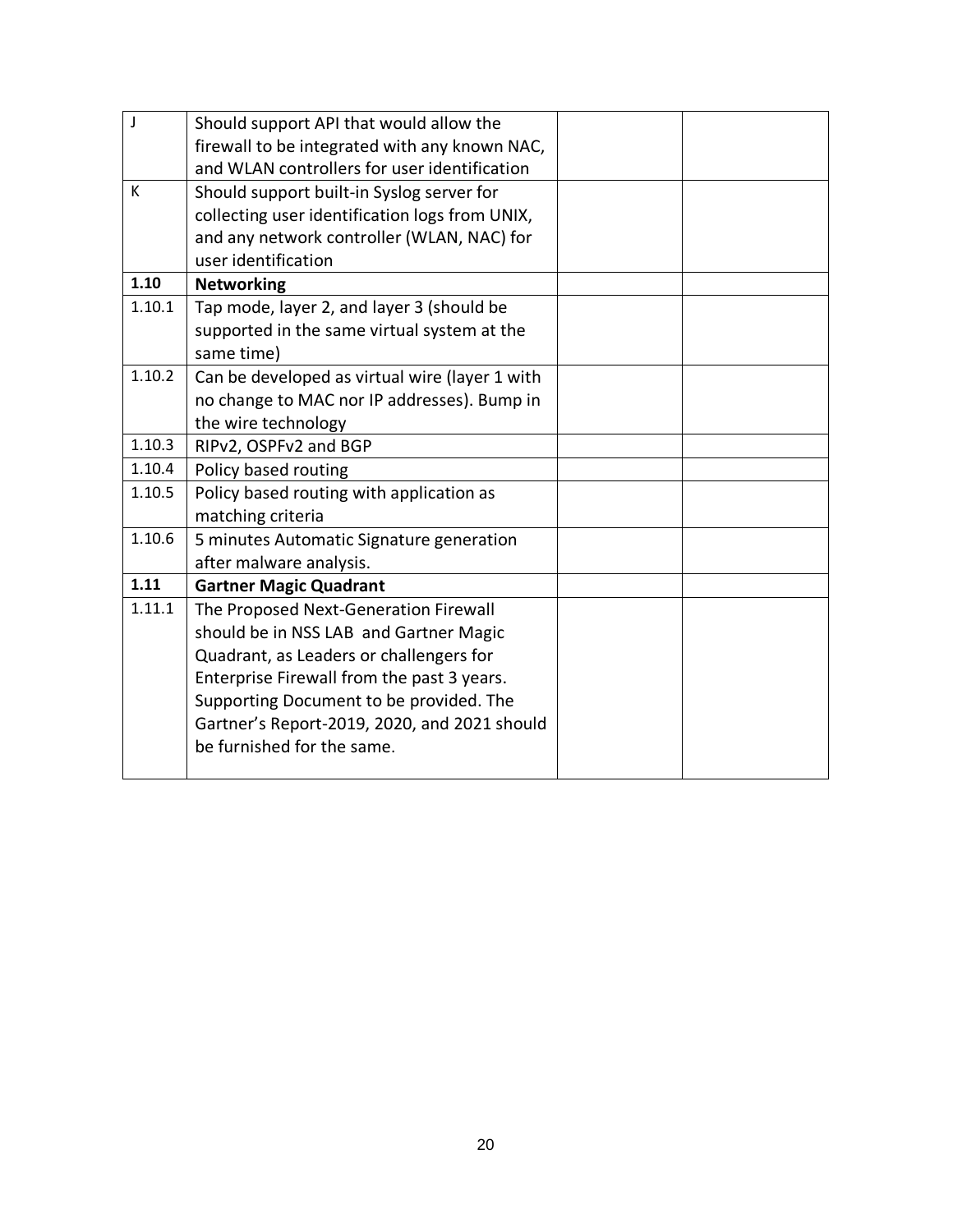### **Form-II: BILL OF QUANTITIES (BOQ)**

<span id="page-21-0"></span>

|                | <b>FORM-II BILL OF QUANTITIES (BOQ)</b>                        |                                                                  |                |  |  |  |
|----------------|----------------------------------------------------------------|------------------------------------------------------------------|----------------|--|--|--|
| Sr#            | <b>Item Description</b>                                        | Reference                                                        | Qty            |  |  |  |
| А.             | <b>Access Switches</b>                                         |                                                                  |                |  |  |  |
| $\mathbf{1}$   | <b>Manageable Access</b><br><b>Switches</b><br>(Layer 2, POE+) | As per Technical<br>Specification at FORM-I                      | 15             |  |  |  |
| <b>B.</b>      | <b>Distribution Switches</b>                                   |                                                                  |                |  |  |  |
| 1              | Manageable<br><b>Distribution Switches</b><br>(Layer-3)        | As per Technical<br><b>Specification at FORM-I</b>               | $\overline{2}$ |  |  |  |
| C.             | <b>FIREWALL</b>                                                |                                                                  |                |  |  |  |
| $\mathbf{1}$   | <b>Next Generation</b><br>(NGN/UTM) FIREWALL<br>(HA)           | As per Technical Specification<br>at FORM-I                      | $\overline{2}$ |  |  |  |
| D.             | <b>Accessories</b>                                             |                                                                  |                |  |  |  |
| a.             |                                                                | <b>Optical Transceiver</b>                                       |                |  |  |  |
| $\mathbf{1}$   | 10G-SFP+ Optical<br><b>Transceiver</b>                         | Transceiver, SFP+, 10G, Multi-<br>mode<br>Module(850nm,0.3km,LC) | 10             |  |  |  |
| $\overline{2}$ | 10G-SFP+ Optical<br><b>Transceiver</b>                         | Transceiver,<br>SFP+,10G,Single-mode<br>Module(1310nm,1.4km,LC)  | $\overline{2}$ |  |  |  |
| b.             |                                                                | <b>Patch Cords/Stack Cables</b>                                  |                |  |  |  |
| $\mathbf{1}$   | Patch cord (LC/LC, 1<br>pair, 3m)                              |                                                                  | 25             |  |  |  |
| $\mathbf{2}$   | Patch cord (LC/SC, 1<br>pair,3m)                               |                                                                  | 15             |  |  |  |
| 3              | Patch Cords(Ethernet,<br>1m)                                   |                                                                  | 100            |  |  |  |
| 4              | <b>Patch Cords(Ethernet,</b><br>0.5 <sub>m</sub>               |                                                                  | 100            |  |  |  |
| 5              | <b>Patch Cords(Ethernet,</b><br>10m)                           |                                                                  | 10             |  |  |  |
| c.             |                                                                | <b>Cable Manager</b>                                             |                |  |  |  |
| $\mathbf{1}$   | <b>48 Ports</b>                                                |                                                                  | 15             |  |  |  |
| d.             |                                                                | <b>PDU</b>                                                       |                |  |  |  |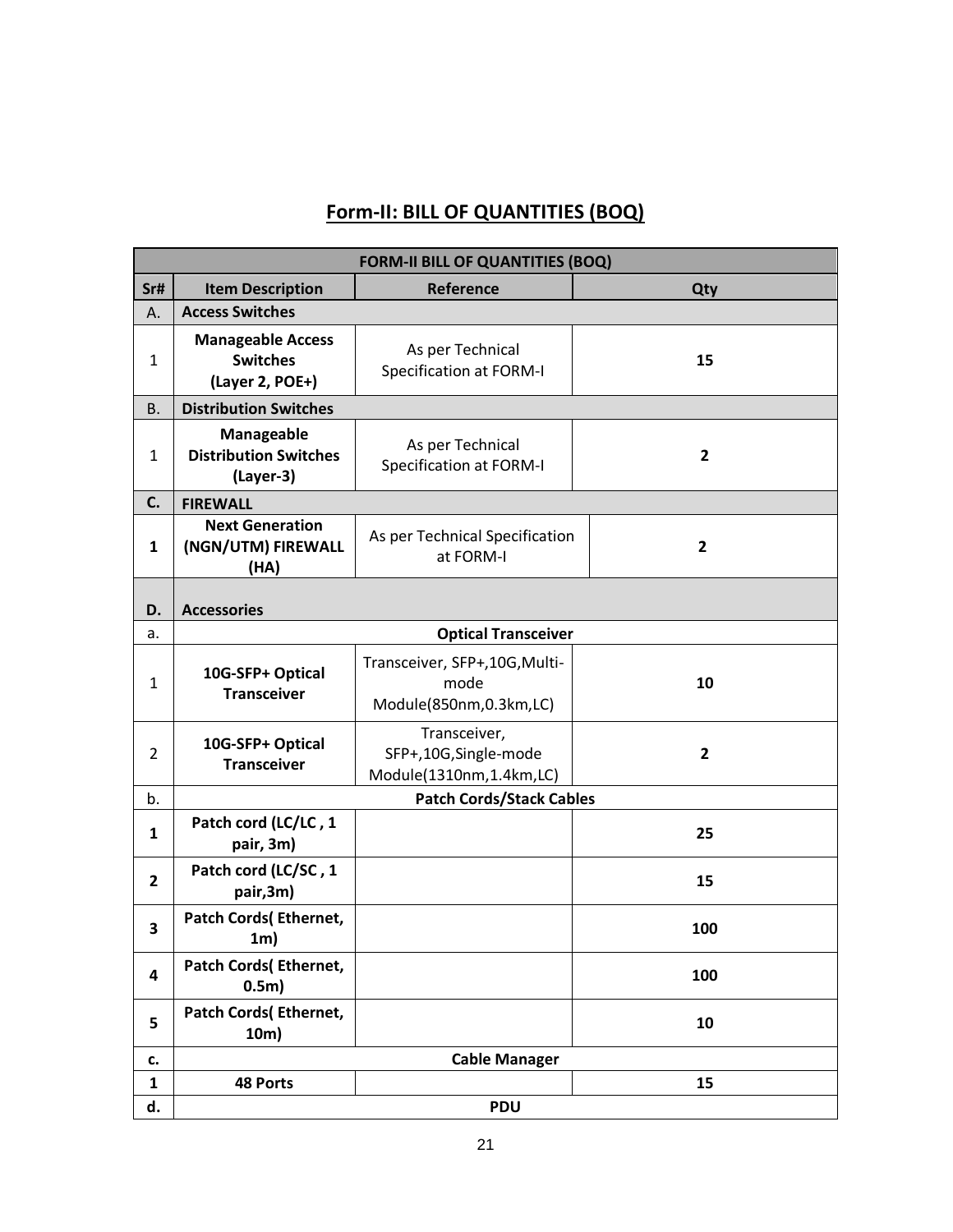|  | <b>PDU Sockets (6)</b> |  |  |
|--|------------------------|--|--|
|--|------------------------|--|--|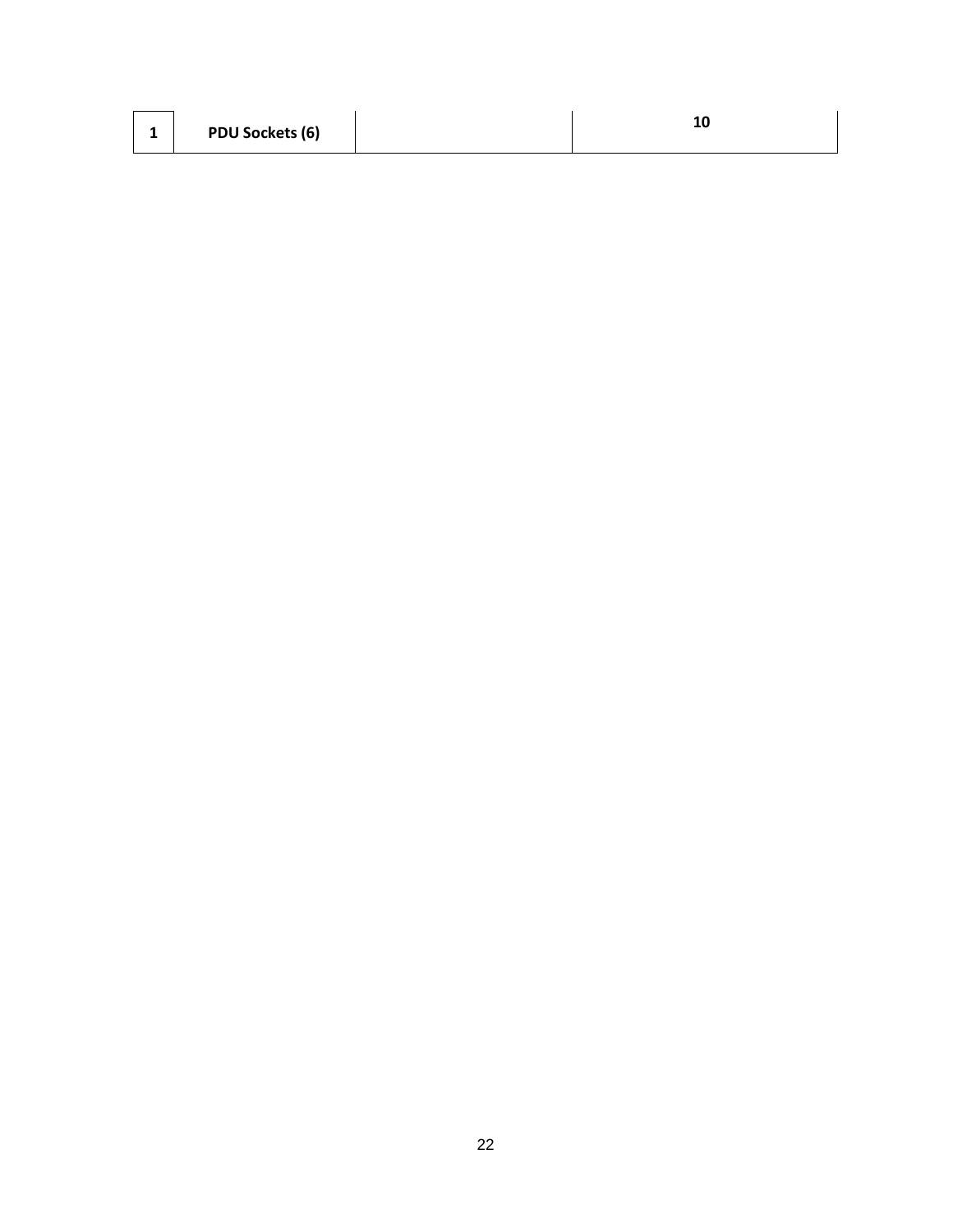### **Annex IV: Bill of Cost**

<span id="page-23-0"></span>

| FORM III: BILL OF COST (BOC) |                                                                                                                                                                                                             |                     |              |                                                                                                                  |                                                                                                                                |                                                                                                                    |                                                   |
|------------------------------|-------------------------------------------------------------------------------------------------------------------------------------------------------------------------------------------------------------|---------------------|--------------|------------------------------------------------------------------------------------------------------------------|--------------------------------------------------------------------------------------------------------------------------------|--------------------------------------------------------------------------------------------------------------------|---------------------------------------------------|
|                              |                                                                                                                                                                                                             |                     | A            | B                                                                                                                | $\mathbf C$                                                                                                                    | D                                                                                                                  | $A*(B+C+D)=E$                                     |
| Sr#                          | <b>Item Description As per</b><br><b>Technical Specification</b><br>Form-I                                                                                                                                  | <b>Quoted Model</b> | <b>QTY</b>   | <b>Unit Cost</b><br>inclusive<br>of GST<br>(PKR)<br>with 1st<br>Year<br>Warranty<br><b>Service</b><br><b>FOC</b> | Cost of<br>2 <sup>nd</sup> Year<br><b>Warranty</b><br><b>Service</b><br>with<br><b>Inclusive</b><br>of All<br><b>Govt. Tax</b> | Cost of<br>3rd Year<br><b>Warranty</b><br><b>Service</b><br>with<br><b>Inclusive</b><br>of All<br><b>Govt. Tax</b> | <b>Total Cost</b><br>inclusive<br>of GST<br>(PKR) |
|                              | <b>ACCESS SWITCHES</b>                                                                                                                                                                                      |                     |              |                                                                                                                  |                                                                                                                                |                                                                                                                    |                                                   |
| $\mathbf{1}$                 | (Manageable Access<br><b>Switch Type-3, Layer-</b><br>$2, POE+$<br>48 Ethernet 10/100/1,000<br>Base-T ports(Electrical), 4 x<br>10 Gig SFP+ ports, All Ports<br>active & required no more<br>licenses/Cards |                     | 15           |                                                                                                                  | N/A                                                                                                                            | N/A                                                                                                                |                                                   |
| <b>Distribution Switches</b> |                                                                                                                                                                                                             |                     |              |                                                                                                                  |                                                                                                                                |                                                                                                                    |                                                   |
| $\overline{2}$               | <b>Manageable Distribution</b><br>Switch (Layer-3) $48 \times 10$<br>Gig SFP+ ports, All Ports are<br>active & required no more<br>licenses/Cards                                                           |                     | $\mathbf{2}$ |                                                                                                                  | N/A                                                                                                                            | N/A                                                                                                                |                                                   |
|                              | <b>FIREWALLS</b>                                                                                                                                                                                            |                     |              |                                                                                                                  |                                                                                                                                |                                                                                                                    |                                                   |
| 3                            | <b>Next</b><br><b>Generation</b>                                                                                                                                                                            |                     | $\mathbf{2}$ |                                                                                                                  |                                                                                                                                |                                                                                                                    |                                                   |

(To be filled by the bidder as part of the Financial Proposal)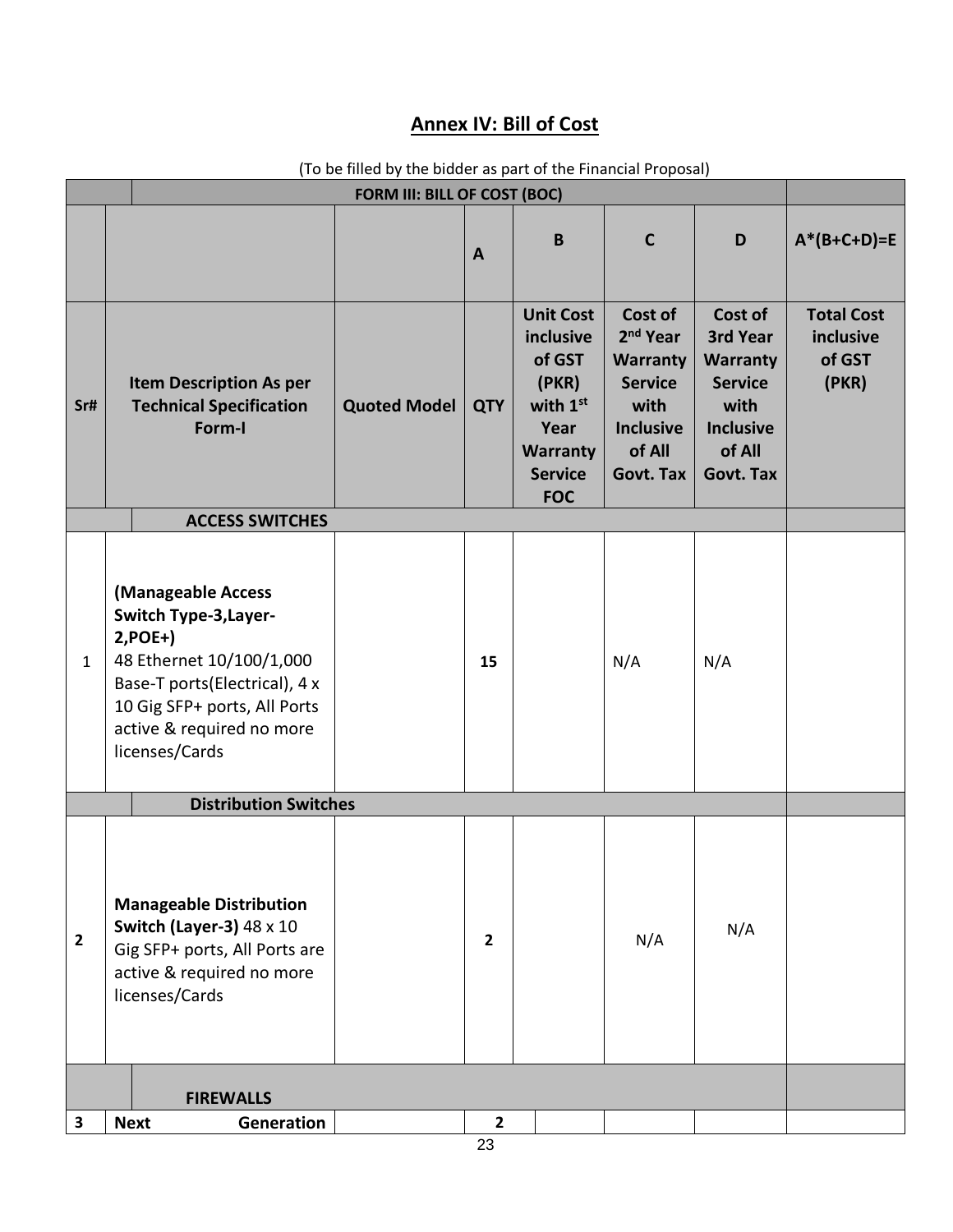|                                    | (NGN/UTM) Firewalls(With<br>all mentioned Licenses in<br><b>Technical</b><br>specification<br>Form-I for the next 3<br>years) |                    |  |  |     |     |  |
|------------------------------------|-------------------------------------------------------------------------------------------------------------------------------|--------------------|--|--|-----|-----|--|
|                                    | <b>Optical Transceiver</b>                                                                                                    |                    |  |  |     |     |  |
| $\overline{4}$                     | 10G-SFP+ Optical Transceiver<br>(Multi-mode<br>Module(850nm,0.3km,LC)                                                         | 10                 |  |  | N/A | N/A |  |
| 5                                  | 10G-SFP+ Optical Transcei-<br>ver (Single-mode<br>Module(1310nm,1.4km,LC)                                                     | $\overline{2}$     |  |  | N/A | N/A |  |
|                                    |                                                                                                                               | <b>Patch Cords</b> |  |  |     |     |  |
| 6                                  | Patch cord (LC/LC, 1 pair,<br>3m)                                                                                             | 25                 |  |  | N/A | N/A |  |
| $\overline{7}$                     | Patch cord (LC/SC, 1<br>pair,3m)                                                                                              | 25                 |  |  | N/A | N/A |  |
| 8                                  | Patch Cords (Ethernet, 1m)                                                                                                    | 100                |  |  | N/A | N/A |  |
| 9                                  | <b>Patch Cords (Ethernet,</b><br>0.5 <sub>m</sub>                                                                             | 100                |  |  | N/A | N/A |  |
| 10                                 | <b>Patch Cords (Ethernet,</b><br>10m)                                                                                         | 20                 |  |  | N/A | N/A |  |
| Total Bid Value in Figure = sum(E) |                                                                                                                               |                    |  |  |     |     |  |
|                                    | Total Bid Value in Words = sum(E)                                                                                             |                    |  |  |     |     |  |

<span id="page-24-1"></span><span id="page-24-0"></span>Note: **2 nd & 3rd Year Warranty Services Cost shall be paid to the selected bidder on completion of each year. HEC will sign a Contract Agreement for 3 Years for firewall support and warranty services and one year for switches support and warranty services.**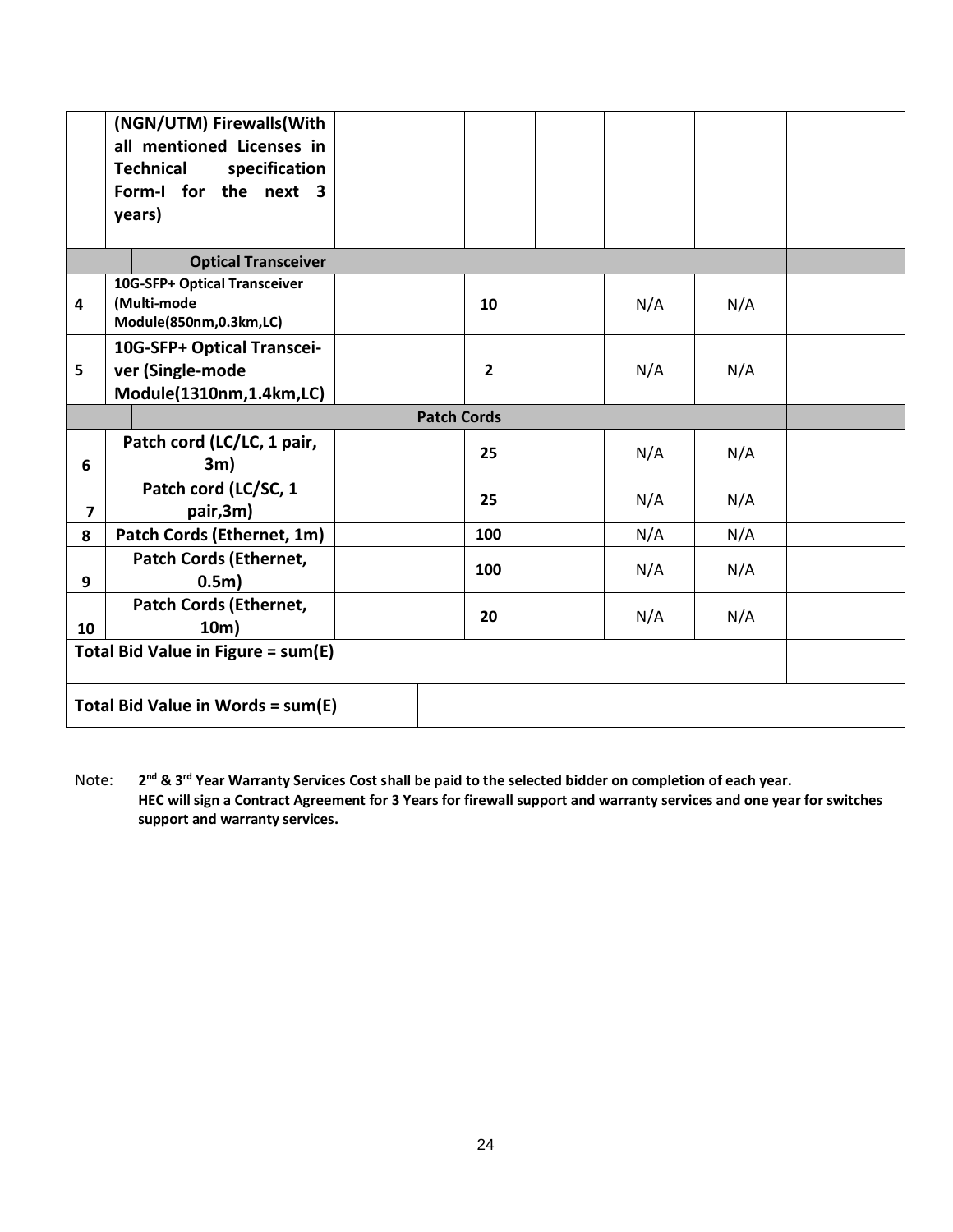### <span id="page-25-0"></span>**1. TECHNICAL EVALUATION CRITERIA**

|                | <i>u individually individually</i>                                                                          |                                                                           |                  |  |  |  |  |
|----------------|-------------------------------------------------------------------------------------------------------------|---------------------------------------------------------------------------|------------------|--|--|--|--|
| Sr. No         | <b>Description</b>                                                                                          | <b>Documentary Proof</b>                                                  | <b>Ref Page#</b> |  |  |  |  |
| 1              | Firms with<br>Income Tax Certificate and GST Certificate& GST / NTN Certificate &<br>Registration with SECP | <b>SECP</b> registration                                                  |                  |  |  |  |  |
| $\overline{2}$ | Past 5 Years of experience in terms of delivery &<br>Installation /ServiceMaintenance of quoted products.   | Copy of Contract<br>Agreement/PO<br>Work Order/<br><b>Company Profile</b> |                  |  |  |  |  |
| 3              | have Location of<br><b>Firms</b><br>must<br>Offices/Service Center<br>(Islamabad / Rawalpindi)              | (Documentary Proof<br>Required on company<br>letterhead)                  |                  |  |  |  |  |
| 4              | The bidder must be an authorized partner/distributor for<br>the last five years of the quoted brand.        | Principal<br>manufacture<br>authorization<br>certificate                  |                  |  |  |  |  |
| 5              | Approx.50 million Financial Turnover annually quoted<br>brand last two Years (Documentary Proof Required).  | <b>Auditor Report</b>                                                     |                  |  |  |  |  |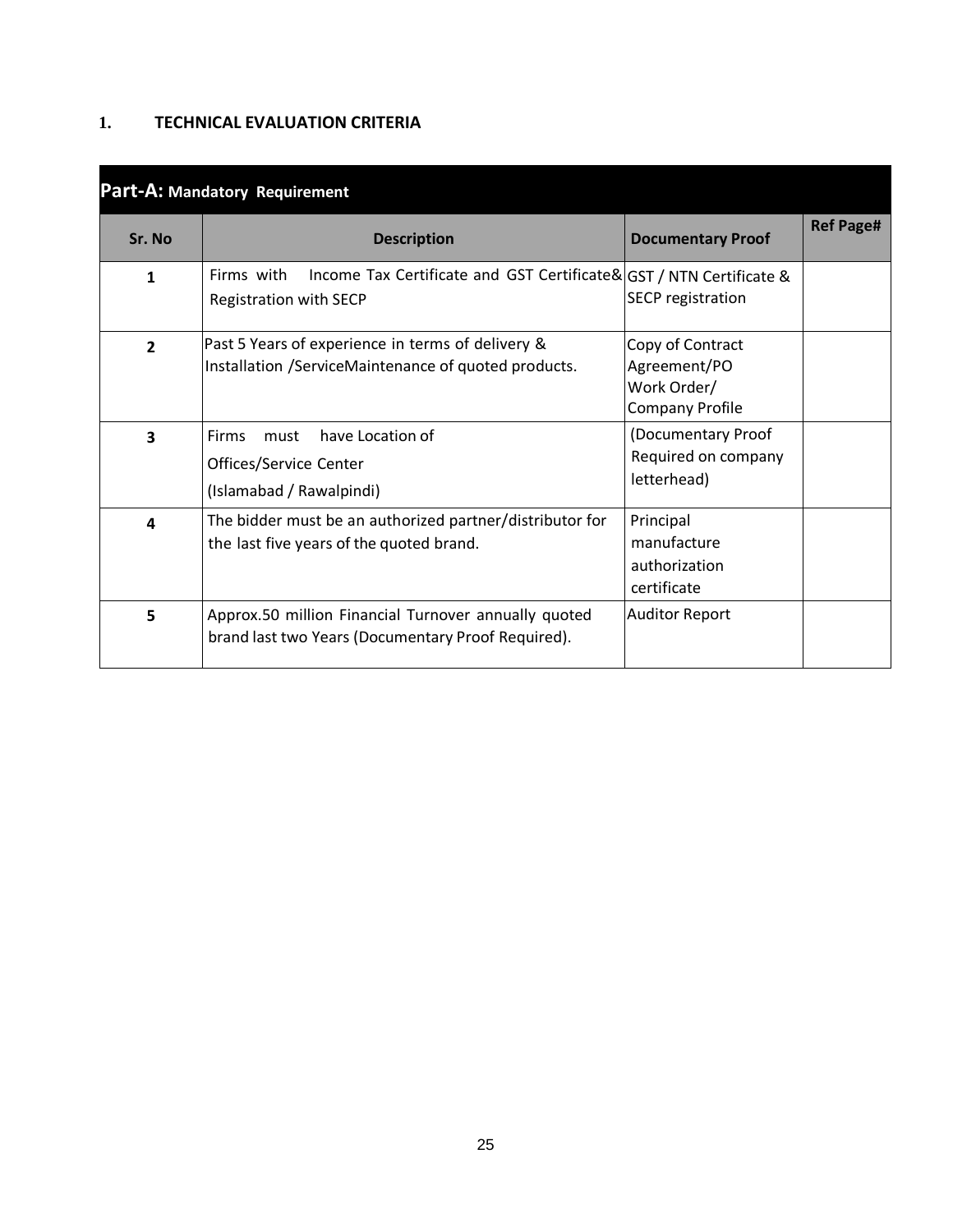|                  | 6                       | Satisfactory Certificate from any Three (3)<br>government/Sami government/Private<br>organization/department of quoted brand last (3) Years.                                              |                      |           |                                                                                                                                                                                                                                                                                                                          |             | From Government /<br>Government/Private<br>organization<br>/department letter |  |
|------------------|-------------------------|-------------------------------------------------------------------------------------------------------------------------------------------------------------------------------------------|----------------------|-----------|--------------------------------------------------------------------------------------------------------------------------------------------------------------------------------------------------------------------------------------------------------------------------------------------------------------------------|-------------|-------------------------------------------------------------------------------|--|
|                  | $\overline{\mathbf{z}}$ | Must have completed 5 similar projects in terms of<br>Supply, Installation, and Configuration of Network<br><b>Switches and Firewalls</b>                                                 |                      | 5 Years   | Purchase Order Last                                                                                                                                                                                                                                                                                                      |             |                                                                               |  |
|                  | 8                       | An affidavit on legal stamp paper worth Rs. 100 to the effect<br>that the firm has never been blacklisted by any<br>Government/Semi-Government organization in the Past.                  |                      |           |                                                                                                                                                                                                                                                                                                                          |             | Legal Stamp Paper<br>Duly verify by notary<br>public Sign & Stamp             |  |
|                  | 9                       | Quoted product principal/ distributor must have<br>parts replacement/ store facility In Pakistan, mention<br>the ware house.                                                              |                      |           |                                                                                                                                                                                                                                                                                                                          | Letterhead. | Proof on company                                                              |  |
|                  | 10                      | Quoted Brand must have valid ISO Certification                                                                                                                                            |                      |           |                                                                                                                                                                                                                                                                                                                          | Required.   | Documentary Proof                                                             |  |
|                  | 11                      | The quoted product must be the Latest / Brand New /<br>Continue and shown on the Manufacturer's Official<br>Website to ensure the product is genuinely available with<br>OEM / Principal. |                      |           |                                                                                                                                                                                                                                                                                                                          |             | OEM/Principal<br>Website                                                      |  |
|                  | 12                      | Major clients' list                                                                                                                                                                       |                      |           |                                                                                                                                                                                                                                                                                                                          | Required    | <b>Documentary Proof-</b>                                                     |  |
| Sr.<br><b>No</b> |                         | <b>Attributes</b>                                                                                                                                                                         | Max.<br><b>Score</b> | Weightage | <b>Criteria</b>                                                                                                                                                                                                                                                                                                          |             | <b>Reference Page#</b><br>(Documentary<br>Proof)                              |  |
|                  |                         | Part-B: General Evaluation- Corporate Profile                                                                                                                                             |                      |           |                                                                                                                                                                                                                                                                                                                          |             |                                                                               |  |
| 13               |                         | Details of Offices                                                                                                                                                                        | 10                   | 10        | Firm has sales and<br>services offices at<br>four (4) provincial<br>headquarters with<br>proof of authorized<br><b>Location of Branches</b><br>service provider<br>Service and sale center<br>from principal<br>on Bidder Letter Head<br>manufacturer. Two<br>and half (2.5) points<br>for<br>each parts head<br>quarter |             |                                                                               |  |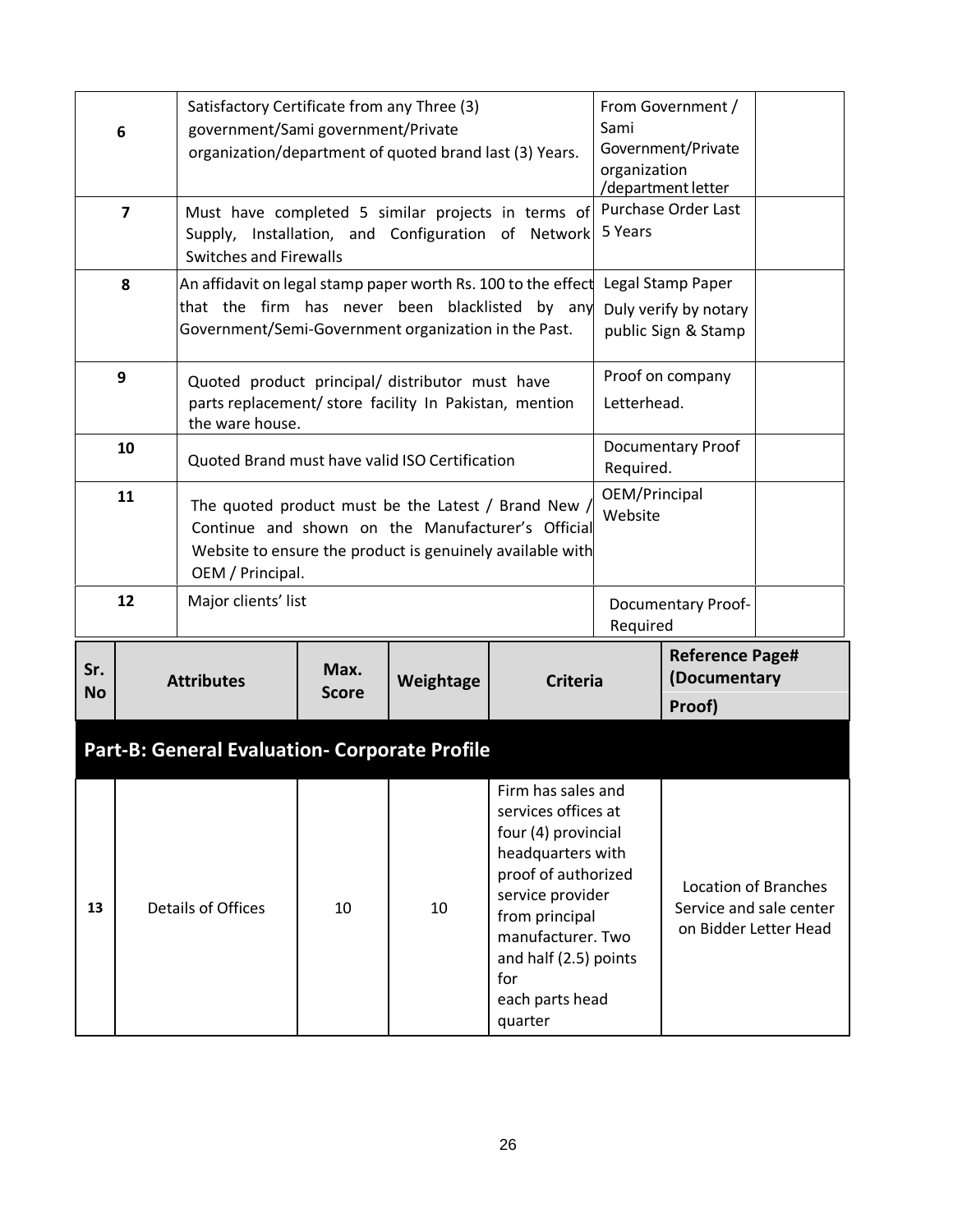| 14 | <b>Spare Parts Availability</b>                                                                 | 10 | 10             | Firm has Spare Parts<br>of the quoted model<br>Depot/facility at<br>Islamabad /<br>Rawalpindi.                                  | <b>Bidder letterhead with</b><br>an address of<br>warehouse                                        |
|----|-------------------------------------------------------------------------------------------------|----|----------------|---------------------------------------------------------------------------------------------------------------------------------|----------------------------------------------------------------------------------------------------|
|    | Replacement time for                                                                            |    | 15             | 1-2 working days                                                                                                                | Certificate must be                                                                                |
| 15 | faulty under<br>warranty                                                                        | 15 | 10             | 3-4 working days                                                                                                                | produced                                                                                           |
|    | equipment/parts                                                                                 |    | 5              | 5-6 working days                                                                                                                |                                                                                                    |
|    |                                                                                                 |    | 10             | Firm has more than<br>ten (10) relevant<br>technical staff in<br>Islamabad /<br>Rawalpindi.                                     |                                                                                                    |
| 16 | Total strength of<br>relevant<br><b>Technical Staff at</b><br>Rawalpindi /<br>Islamabad         | 10 | $\overline{7}$ | Firm has more than<br>five (5) and up to ten<br>(10) relevant<br>technical staff in<br>Islamabad /<br>Rawalpindi                | (List shall be attached<br>withh name,<br>designation,<br>qualification and related<br>experience) |
|    |                                                                                                 |    | 5              | Firm has minimum<br>five (5) relevant<br>technical staff in<br>Islamabad /<br>Rawalpindi                                        |                                                                                                    |
| 17 | <b>Financial Strength</b>                                                                       | 10 | 10             | Turnover of Bid in<br>consideration/<br>maximum Turnover<br>amongst all the Bids<br>$*10$                                       | Audit Report/ Financial<br>Report/Tax return for<br>the last two years                             |
| 18 | <b>Firms Experience</b><br>(Minimum five Years<br>experience required)                          | 10 | 10             | Two and half points<br>(2.5) will be given for<br>each year of<br>experience beyond<br>five years of<br>mandatory<br>experience | <b>Experience Certificate</b><br>attached                                                          |
|    | <b>Sub-Total</b>                                                                                | 65 | 65             |                                                                                                                                 |                                                                                                    |
|    | The weight of Part B is<br>50% and the Score will<br>be calculated by the<br>following formula: |    |                |                                                                                                                                 |                                                                                                    |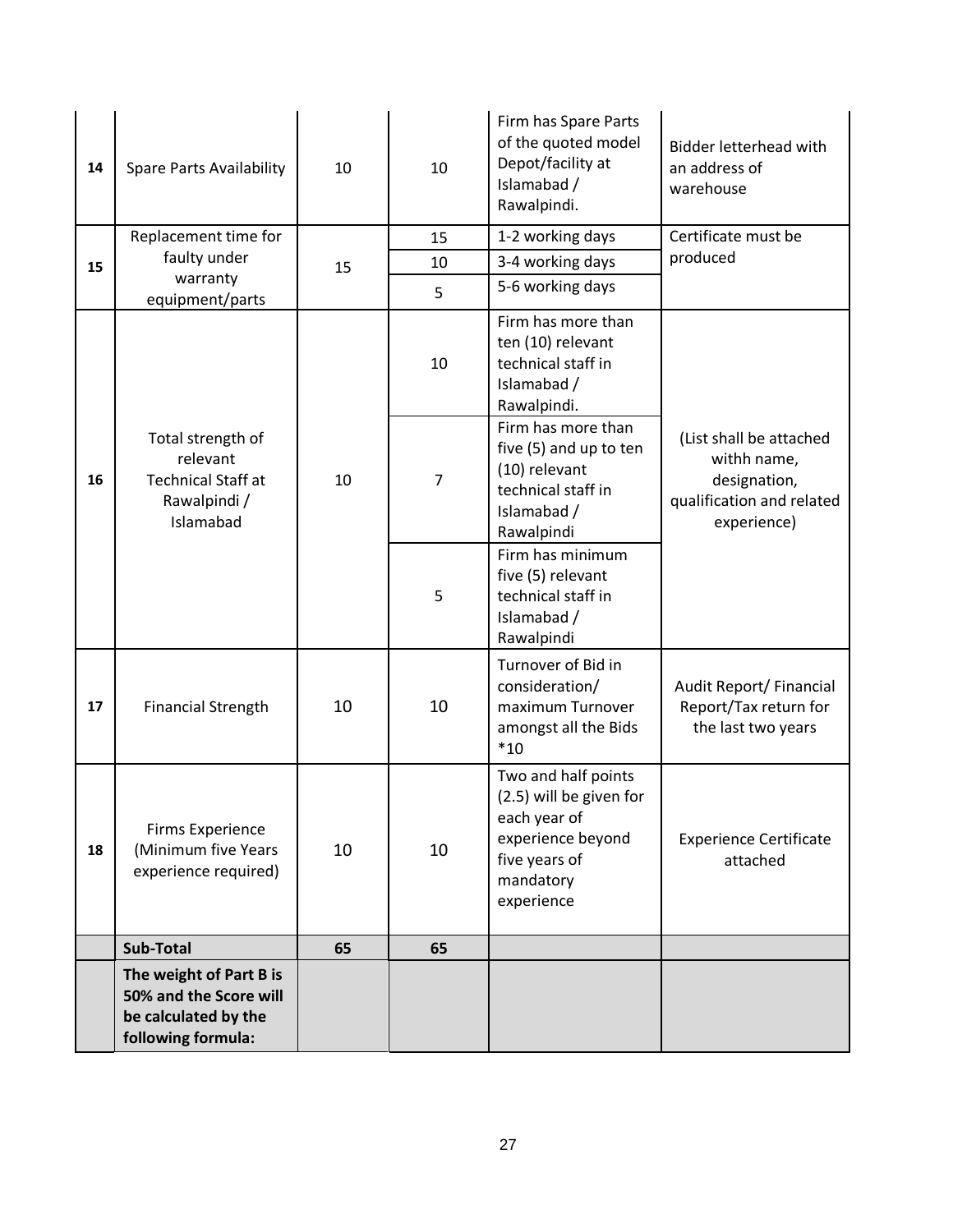|                                                                                        | <b>Firm's Score = Marks</b><br><b>Obtained by Firm in</b><br>Part B / Total Max.<br>Marks of Part B * 50                   | 50                     |                |                                                                                                                            |                                            |
|----------------------------------------------------------------------------------------|----------------------------------------------------------------------------------------------------------------------------|------------------------|----------------|----------------------------------------------------------------------------------------------------------------------------|--------------------------------------------|
|                                                                                        | <b>Part-C: Relevant Experience</b>                                                                                         |                        |                |                                                                                                                            |                                            |
| Similar Projects<br>Completed in Higher<br><b>Education Sector</b><br>19<br>Firewalls) |                                                                                                                            | 10                     | 10             | Firm has completed<br>more than ten (10)<br>projects in Education<br>Sector                                                |                                            |
|                                                                                        | (Supply of Switches and                                                                                                    |                        | $\overline{7}$ | Firm has completed<br>more than five (5)<br>and up to ten (10)<br>projects in Education<br>Sector                          | Purchase/ Work Order/<br><b>LOI Copies</b> |
|                                                                                        |                                                                                                                            |                        | 5              | Firms has completed<br>minimum 5 projects<br>in Education Sector                                                           |                                            |
| 20                                                                                     |                                                                                                                            | Similar Projects<br>10 | 10             | Firm has completed<br>more than ten (10)<br>projects in<br>Banks/Telecom sector                                            |                                            |
|                                                                                        | Completed in<br><b>Banks/Telecom Sector</b><br>(Supply of Switches<br>mentioned in BOQ and<br><b>Firewall Installation</b> |                        | $\overline{7}$ | Firm has completed<br>more than five (5)<br>and up to ten (10)<br>projects in<br>Banks/Telecom Sector                      | Purchase/ Work Order/<br><b>LOI Copies</b> |
|                                                                                        |                                                                                                                            |                        | 5              | Firms has completed<br>minimum 5 projects<br>in Banks/Telecom<br>Sector                                                    |                                            |
|                                                                                        | The firm has completed<br>similar activities in<br>different cities in a                                                   |                        | 10             | Firm has completed<br>more than seven (10)<br>projects in a similar<br>activity in different<br>cities                     | Purchase/ Work                             |
| 21                                                                                     | single project in<br>Pakistan (Supply of<br>Switches and Firewalls<br>mentioned in BOQ)                                    | 10                     | $\overline{7}$ | Firm has completed<br>more than five (5)<br>and up to ten (10)<br>projects in a similar<br>activity in different<br>cities | Order/LOI Copies                           |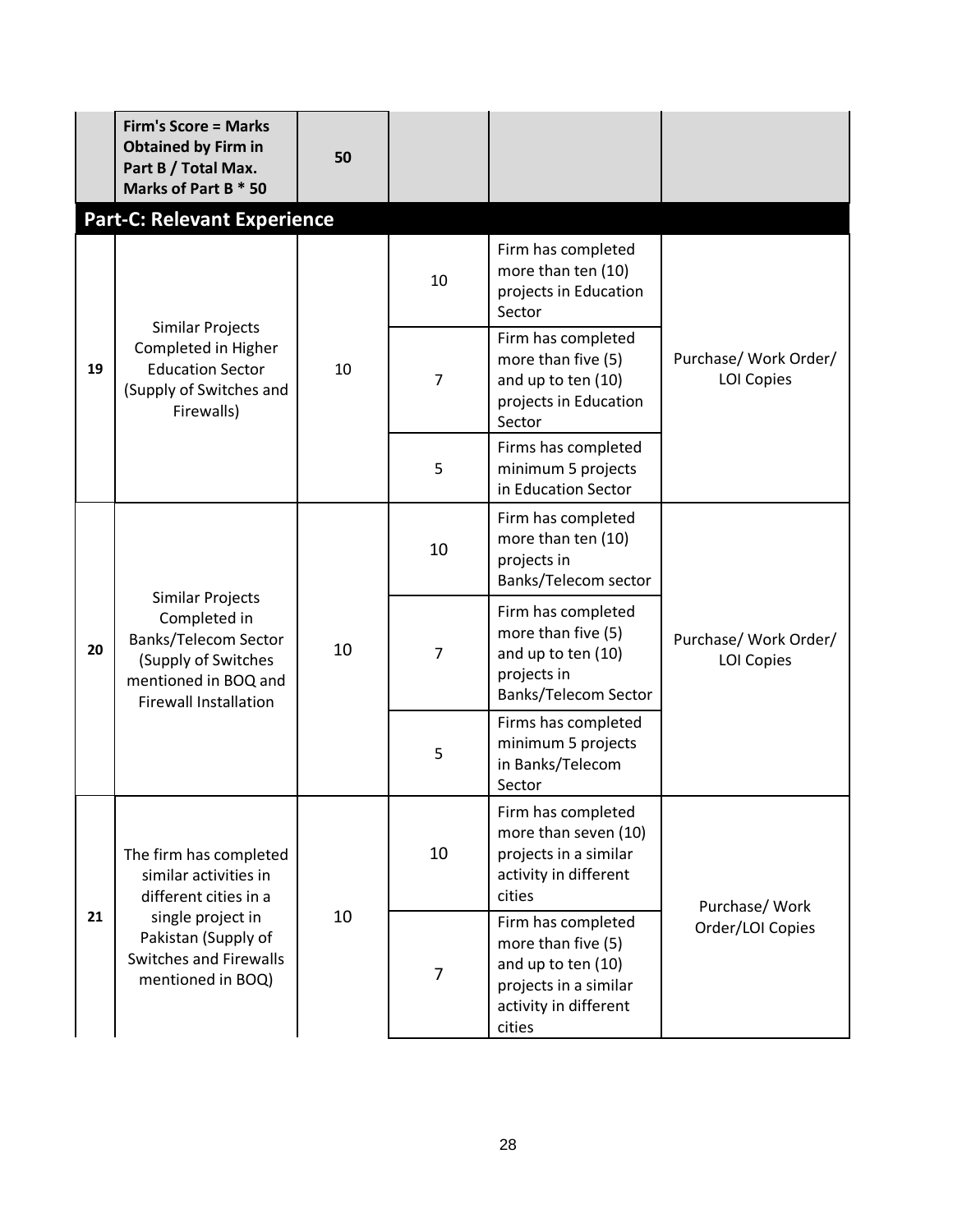|    |                                                                                                                                                                                                     |    | 5  | Firms has completed<br>minimum 5 projects<br>in a single project in a<br>similar activity in<br>different cities |                                          |
|----|-----------------------------------------------------------------------------------------------------------------------------------------------------------------------------------------------------|----|----|------------------------------------------------------------------------------------------------------------------|------------------------------------------|
|    |                                                                                                                                                                                                     |    | 10 | No. of SLA's in Hand<br>more then Five (5)                                                                       |                                          |
| 22 | SLA in Hand in Pakistan<br>(Switches & Firewalls)                                                                                                                                                   | 10 | 7  | No. of SLA's in Hand<br>more then three (3)<br>upto Five (5)                                                     | Purchase/ Work<br>Order/LOI Copies       |
|    |                                                                                                                                                                                                     |    | 5  | No. of SLA's in Hand<br>three $(3)$                                                                              |                                          |
|    | <b>Sub-Total</b>                                                                                                                                                                                    | 40 | 40 |                                                                                                                  |                                          |
|    | The weight of Part C is<br>40% and the Score will<br>be calculated by the<br>following<br>formula:<br>Firm's Score = Marks<br><b>Obtained by Firm in</b>                                            |    |    |                                                                                                                  |                                          |
|    | Part C / Total Max.<br>Marks of Part C *40                                                                                                                                                          | 40 |    |                                                                                                                  |                                          |
|    | <b>Part-D: Service Operations</b>                                                                                                                                                                   |    |    |                                                                                                                  |                                          |
| 23 | The firm has Customer<br>Compliant<br>Management System<br>with adequate<br>Controls.                                                                                                               | 15 | 15 | If have implemented<br>online system                                                                             | Online URL and Login<br>should be shared |
|    | Sub-Total                                                                                                                                                                                           | 15 | 15 |                                                                                                                  |                                          |
|    | The weight of Part D is<br>10% and the Score will<br>be calculated by the<br>following formula:<br>Firm's Score = Marks<br><b>Obtained by Firm in</b><br>Part E / Total Max.<br>Marks of Part E *10 | 10 |    |                                                                                                                  |                                          |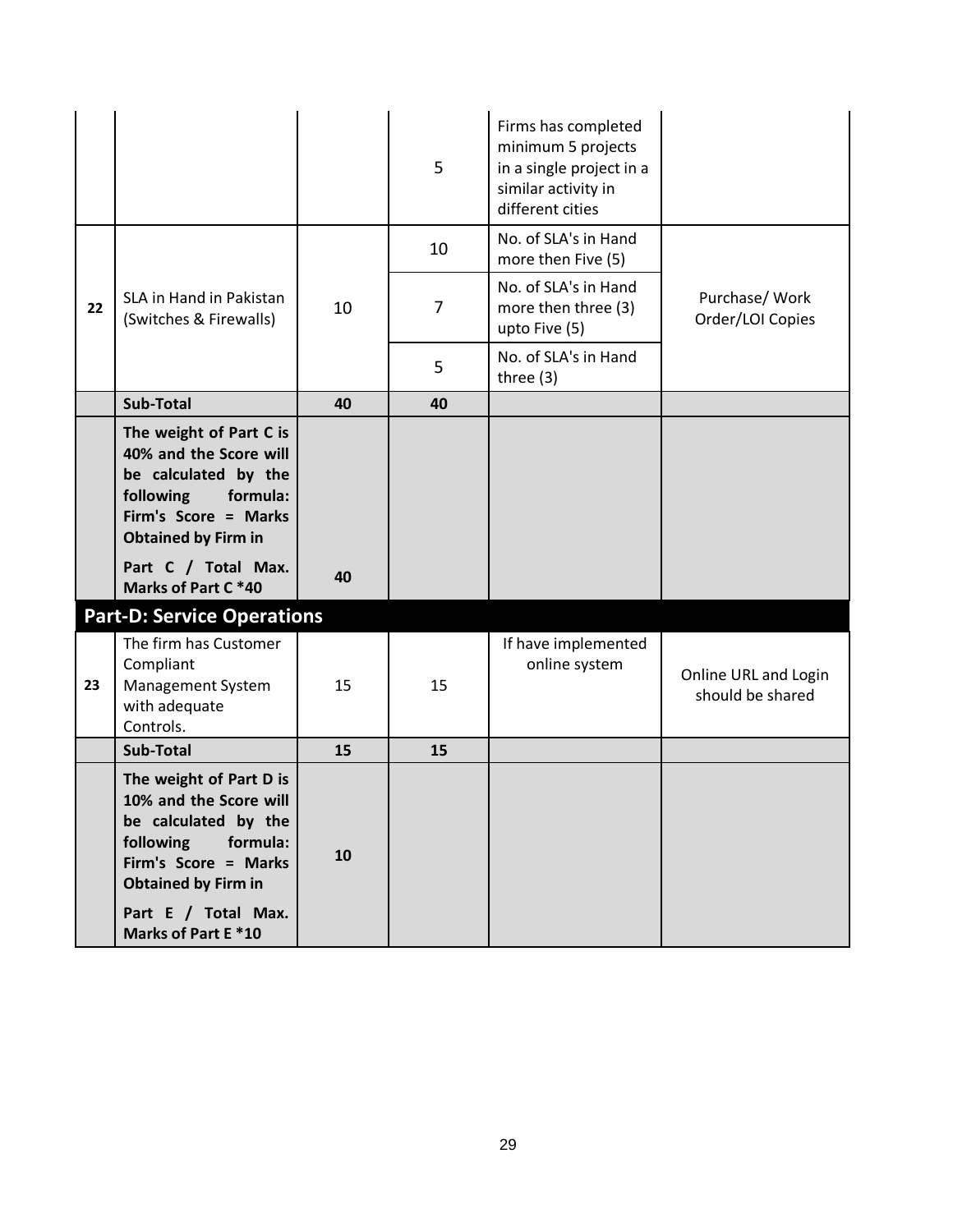**Note:** No Score will be assigned if the information is provided without documentary proof.

 $\Box$  In case of Confidentiality of any documentary proof, the score will be considered subject to the availability of a relevant Non-Disclosure Agreement (NDA) in the BID

**(Technical Score of the bidder) = as awarded per technical evaluation criteria above**

<span id="page-30-0"></span>**Note: Bidders are required to secure at least a 70% score (i.e. 70 points) in total to be declaredas technically qualified and so considered for further financial evaluation.**

#### 13. **FINANCIAL EVALUATION**

<span id="page-30-1"></span>Financial bids of Technically Qualified bidders shall only be evaluated. While doing a financial evaluation, total bid value shall be considered provided the financial bid includes all the costs involved in the project as per the requirements outlined in this document and strictly following the format given in BOQ.

#### 14. **AWARD OF TENDER**

For the award of the tender, the Least-Cost-Selection (LCS) procedure of the PPRA 36 (b) shall prevail, and Lowest Evaluated Bid amongst the technically qualified bidders shall be accepted for the award of the tender.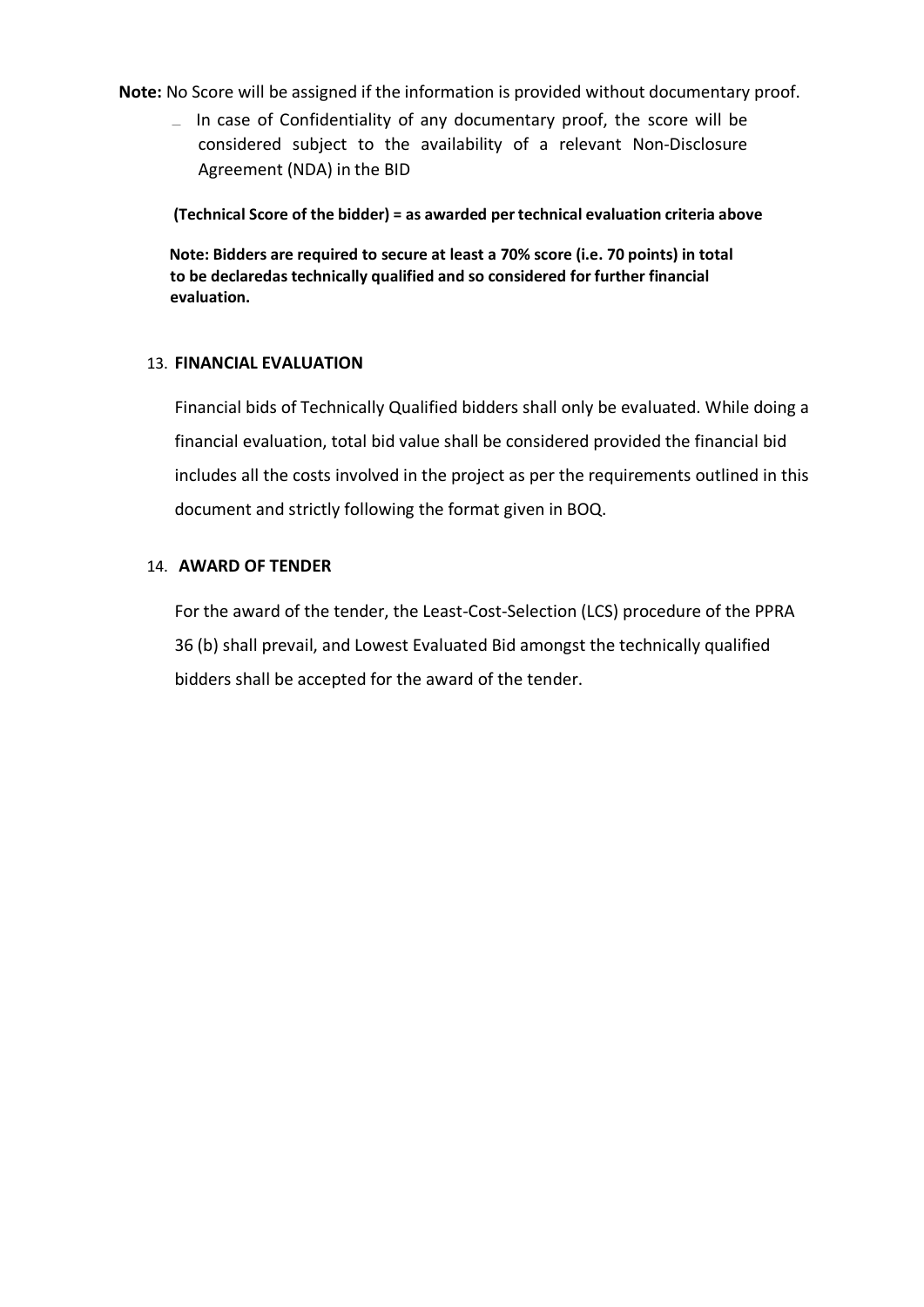



### **Annex I: Proposal Submission Form.**

#### **PROPOSAL SUBMISSION FORM**

The Director of IT (BSD), Higher Education Commission, H-9, Islamabad

Sir,

We, the undersigned, offer to provide services for " \_\_\_\_\_\_\_\_\_\_\_\_\_\_\_\_\_\_\_\_\_\_\_\_\_\_\_<br>
" and in accordance with your Request for Proposal dated **the set of the set of the set of the vertor**, and our Proposal. We are hereby submitting our Financial Proposal along with Technical compliance, sealed in an envelope.

We understand you are not bound to accept any Proposal you receive and reserve the right to accept or reject any offer and to annul the bidding process and reject all proposals without assigning any reason or having to owe any explanation whatsoever.

The decision of evaluating committee shall be final and cannot be challenged on any ground at any forum and the evaluating committee will not be liable for any loss or damage to any party acting in reliance thereon.

We remain,

Yours' sincerely

Authorized Signature: Name and Title of Signatory: Name of Firm: Address: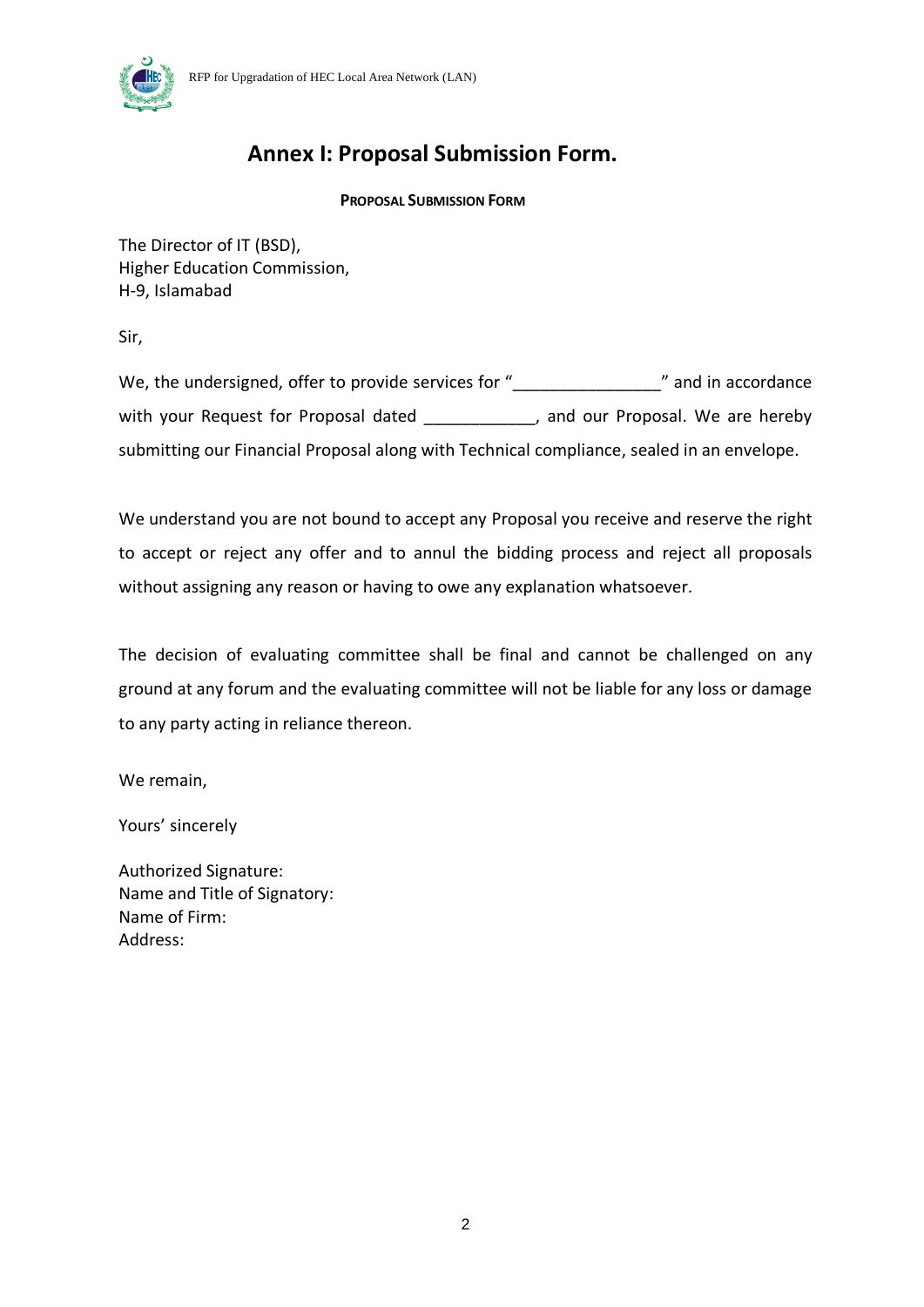

### **Annex II: Firm's References**

### **Relevant Services carried out in the Last three Years That Best Illustrate qualification**

Using the format below, provide information on each reference assignment for which your firm/entity, either individually as a corporate entity or as one of the major companies within an association, was legally contracted.

| <b>Assignment Name:</b>                                                                               | Country:                                                                            |  |  |  |  |
|-------------------------------------------------------------------------------------------------------|-------------------------------------------------------------------------------------|--|--|--|--|
| Location within Country:                                                                              | Key Professional Staff Provided<br>by Your Firm/ entity(profiles):                  |  |  |  |  |
| Name of Client:                                                                                       | NO. of Staff:                                                                       |  |  |  |  |
| Address:                                                                                              | NO. of Staff-Months; duration of<br>assignment:                                     |  |  |  |  |
| Start Date (Month/Year):                                                                              | Approx. Value of Services (in<br>Current ):                                         |  |  |  |  |
| Name of Associated Consultants, if any:                                                               | NO of Months of Professional<br><b>Staff Provided by Associated</b><br>Consultants: |  |  |  |  |
| Name of Senior Staff (Project Director/Coordinator, Team Leader) Involved and functions<br>performed: |                                                                                     |  |  |  |  |
| Narrative Description of Project:                                                                     |                                                                                     |  |  |  |  |
| Description of Actual Services Provided by Your Staff:                                                |                                                                                     |  |  |  |  |

Firm's Name: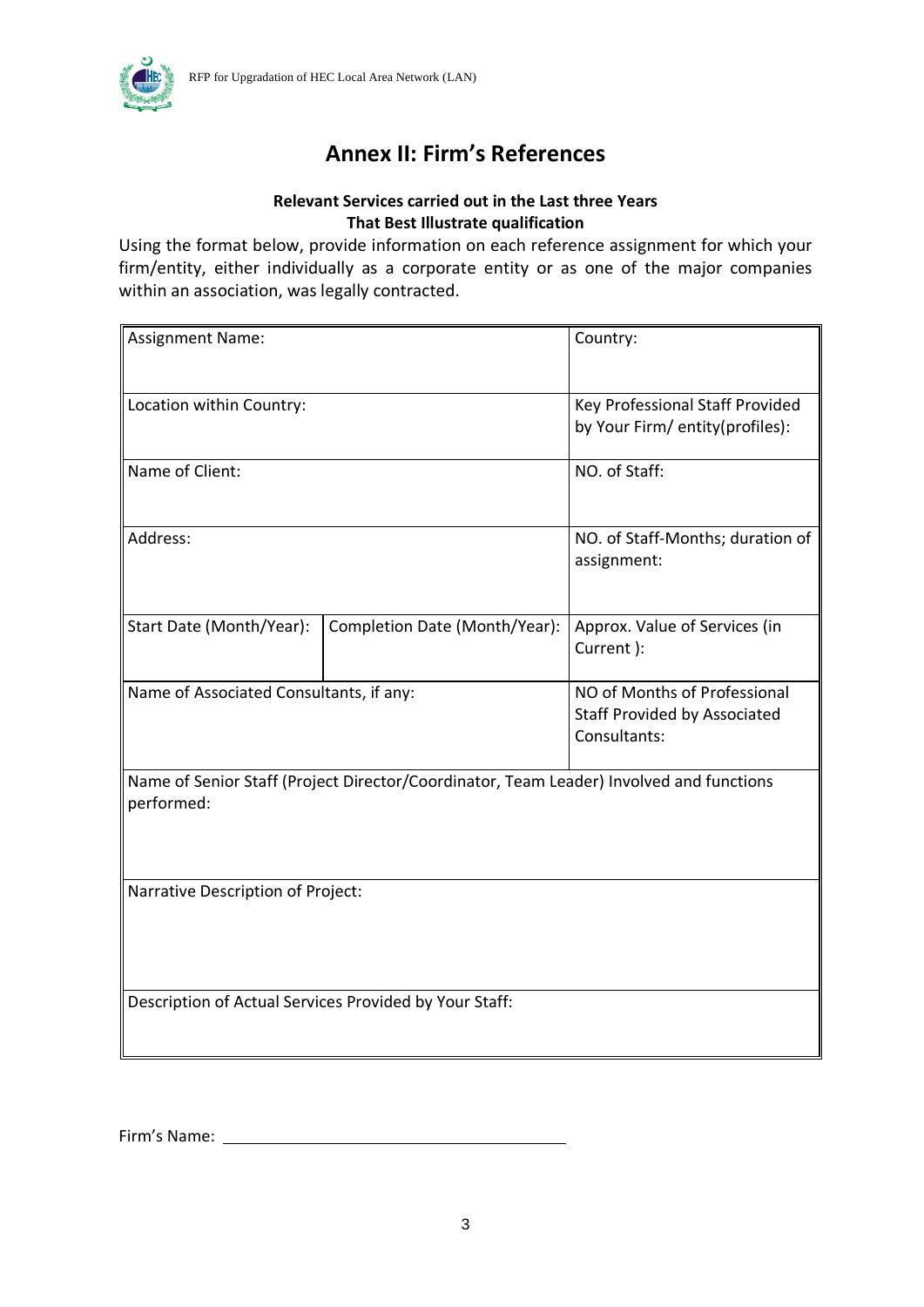

### **Annex III**

### **DECLARATION OF FEES, COMMISSION AND BROKERAGE ETC. PAYABLE BY THE SUPPLIERS OF GOODS, SERVICES & WORKS IN CONTRACTS WORTH RS.10.00 MILLION OR MORE**

| Contract Number:       | Dated: |
|------------------------|--------|
| <b>Contract Value:</b> |        |

Contract Title:

**\_\_\_\_\_\_\_\_\_\_\_\_\_\_\_\_** hereby declares that it has not obtained or induced the procurement of any contract, right, interest, privilege, or other obligation or benefit from the Government of Pakistan or any administrative subdivision or agency thereof or any other entity owned or controlled by it (GOP) through any corrupt business practice.

Without limiting the generality of the foregoing, entity represents and warrants that it has fully declared the brokerage, commission, fees, etc. paid or payable to anyone and not given or agreed to give and shall not give or agree to give to anyone within or outside Pakistan either directly or indirectly through any natural or juridical person, including its affiliate, agent, associate, broker, consultant, director, promoter, shareholder, sponsor or subsidiary, any commission, gratification, bribe, finder's fee or kickback, whether described as consultation fee or otherwise, with the object of obtaining or inducing the procurement of a contract, right, interest, privilege or other obligation or benefit in whatsoever form from GOP, except that which has been expressly declared pursuant hereto.

\_\_\_\_\_\_\_\_\_\_\_\_\_\_\_\_ certifies that it has made and will make full disclosure of all agreements and arrangements with all persons in respect of or related to the transaction with GOP and has not taken any action or will not take any action to circumvent the above declaration, representation, or warranty.

accepts full responsibility and strict liability for making any false declaration, not making full disclosure, misrepresenting facts, or taking any action likely to defeat the purpose of this declaration, representation, and warranty. It agrees that any contract, right, interest, privilege, or other obligation or benefit obtained or procured as aforesaid shall, without prejudice to any other right and remedies available to GOP under any law, contract, or other instruments, be voidable at the option of GOP.

Notwithstanding any rights and remedies exercised by GOP in this regard, agrees to indemnify GOP for any loss or damage incurred by it on account of its corrupt business practices and further pay compensation to GOP in an amount equivalent to ten times the sum of any commission, gratification, bribe, finder's fee or kickback given by as aforesaid to obtain or induce the procurement of any contract, right, interest, privilege or other obligation or benefit in whatsoever form from GOP.

#### **[Company name]**